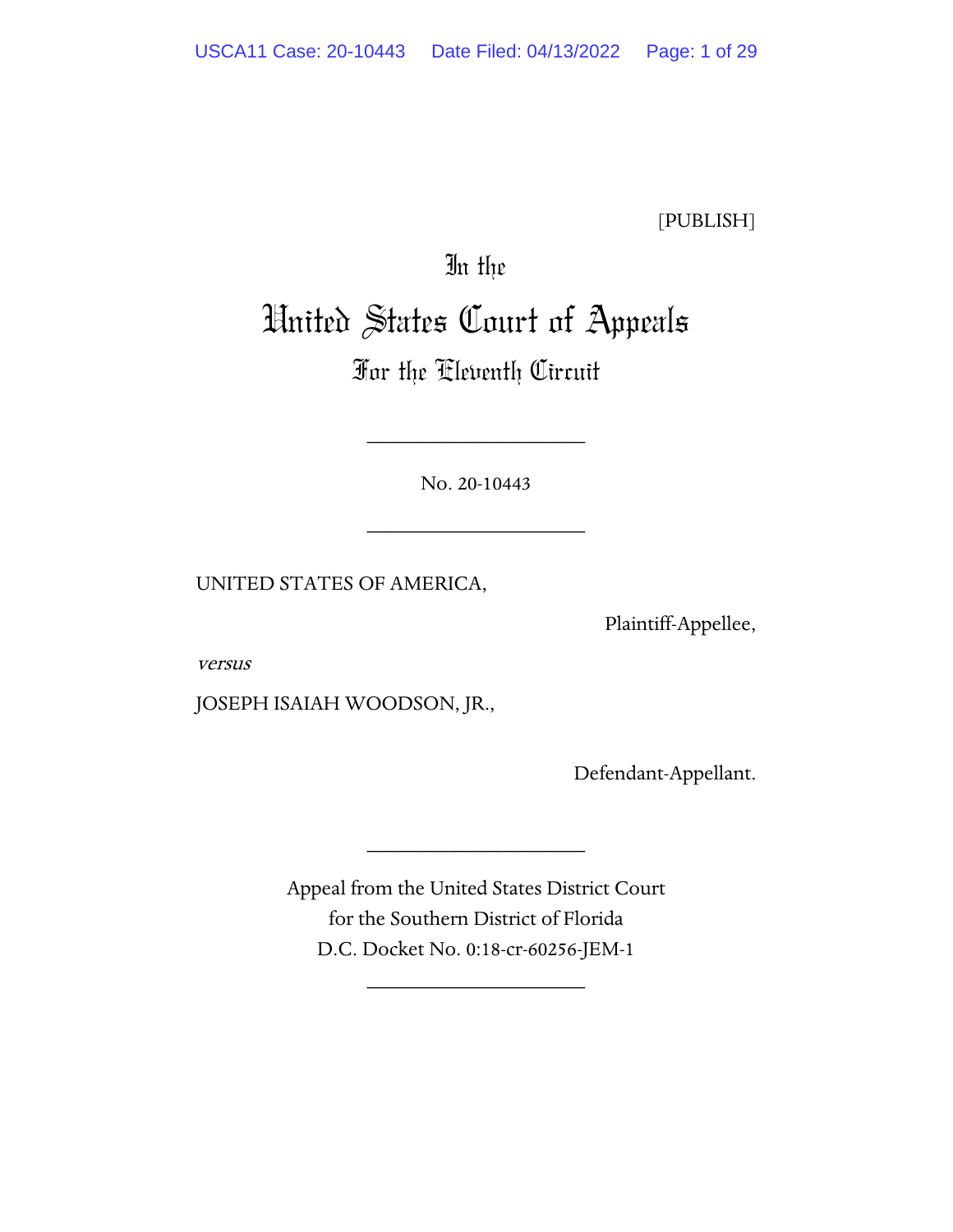Before BRANCH, GRANT, and BRASHER, Circuit Judges.

GRANT, Circuit Judge:

Joseph Woodson preyed on adolescent girls. He infiltrated their social media accounts one by one, using an account of a victim's friend to gain access to the victim's account, locking the victim out of her account, and then continuing the cycle to target new victims. He then demanded that the girls produce and send pornographic material to get their accounts back. But Woodson did not stop there; once he had the degrading images and sexual videos in hand, he threatened to post them on social media unless the girls complied with his progressively horrifying demands. He made good on those threats. And he did not act alone—with a team of other men, he brainstormed tactics, traded targets, and shared the pornographic fruits of their scheme. Together, they abused hundreds of girls.

Woodson was eventually charged with offenses relating to child pornography and extortionate interstate communications. A jury found him guilty on all counts, and the district court sentenced him to 50 years' imprisonment followed by a life term of supervised release. He now appeals, arguing that the district court should have suppressed statements he made to police without the benefit of Miranda warnings. He also says the court imposed an unreasonable sentence. But Woodson was not entitled to Miranda warnings because he was not in custody when he talked with police, and his sentence was reasonable, both procedurally and substantively. We therefore affirm.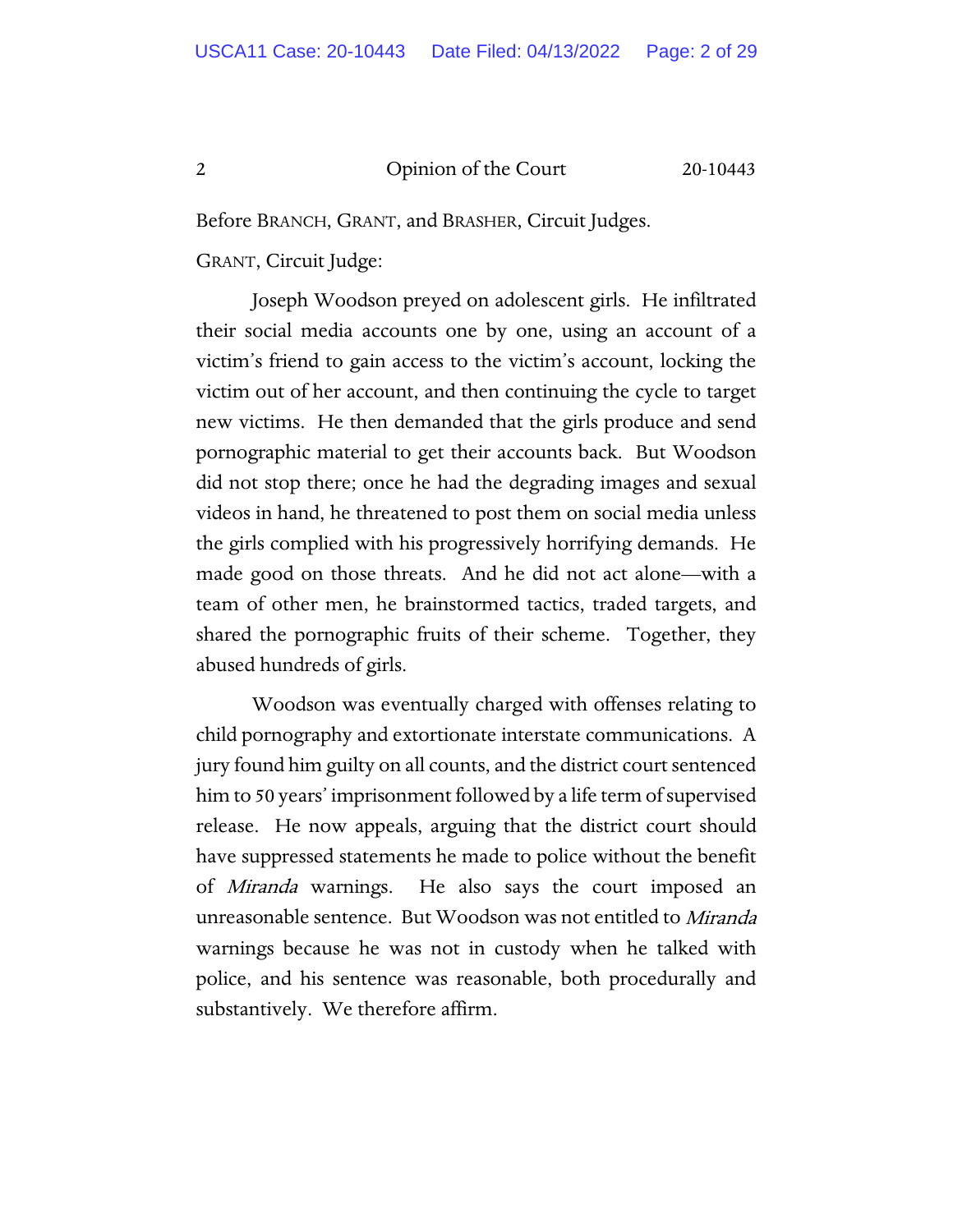## I.

### A.

Joseph Woodson first contacted 14-year-old Kendra through a social media application called Snapchat.<sup>[1](#page-2-0)</sup> One night in November 2017, Kendra received a message on the app from one of her friends asking for her password. This was not uncommon, surprisingly enough; Kendra and her friends often traded Snapchat passwords so that they could message users from each other's accounts. Kendra sent her friend the password, but when she tried to log back in to her own account, the password had been changed. A text message from an unknown sender soon instructed her to create a new account on a messaging application called Kik if she wanted to access her Snapchat account again. Kendra quickly realized that she had been communicating with a stranger, not a friend. Though she did not know it at the time, that stranger was Joseph Woodson.

Kendra did as she was told, and Woodson's instructions continued over Kik. He first demanded a picture of her bare breasts. She complied, hoping that he would be satisfied with the one photo. He was not. In fact, he immediately threatened to distribute the picture unless she supplied more. Kendra "felt stuck, like there was nowhere else to go but to keep sending everything."

<span id="page-2-0"></span><sup>&</sup>lt;sup>1</sup> We have changed the victims' names to preserve their privacy. In the second superseding indictment, Kendra is Victim 1, Faith is Victim 2, Olivia is Victim 3, Jamie is Victim 6, and Carmen is Victim 7.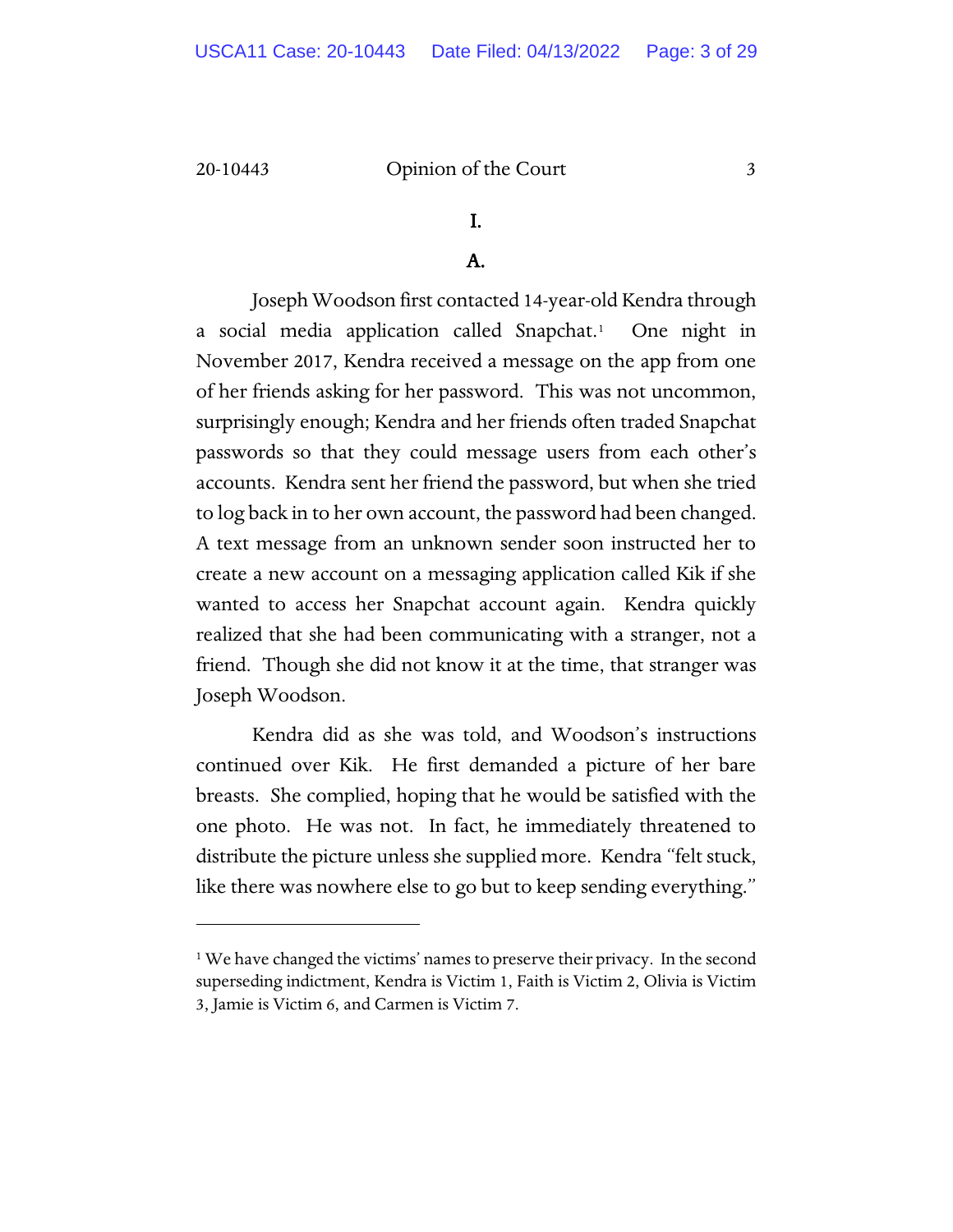Woodson's orders escalated—he instructed her to send explicit pictures of her body with vile writing on it, as well as videos of her performing sexual acts. Over the course of a few hours, Kendra sent Woodson several videos and more than 50 pictures, hoping with each one she sent that the extortion would end. When his demands finally stopped coming that night, she thought it was over.

It was not. Less than two months later, Woodson or one of his partners in crime sent one of the photos to Kendra's close friend in an Instagram message. Kendra realized in horror after her friend contacted her that "it was all happening again." Sure enough, she soon received a message threatening to publicize her "worst pics." Kendra's abuser greeted her hesitation with reminders of his leverage—he sent back humiliating photos and videos, along with a threat to distribute them to everyone she knew. Kendra felt like she had "no escape."

Woodson escalated the conversation on Kik. Kendra tried to satisfy his new demand for an oral sex video by telling him that she would make the video with her boyfriend when she was next with him. Woodson was not pleased. He demanded that she produce the video that day, and with a stranger, or else he would "start showing the good stuff." Kendra's response was firm: she would rather kill herself than comply. Woodson's reply? "I win either way."

Kendra could no longer endure his demands. When she refused to send more pictures, Woodson carried through with his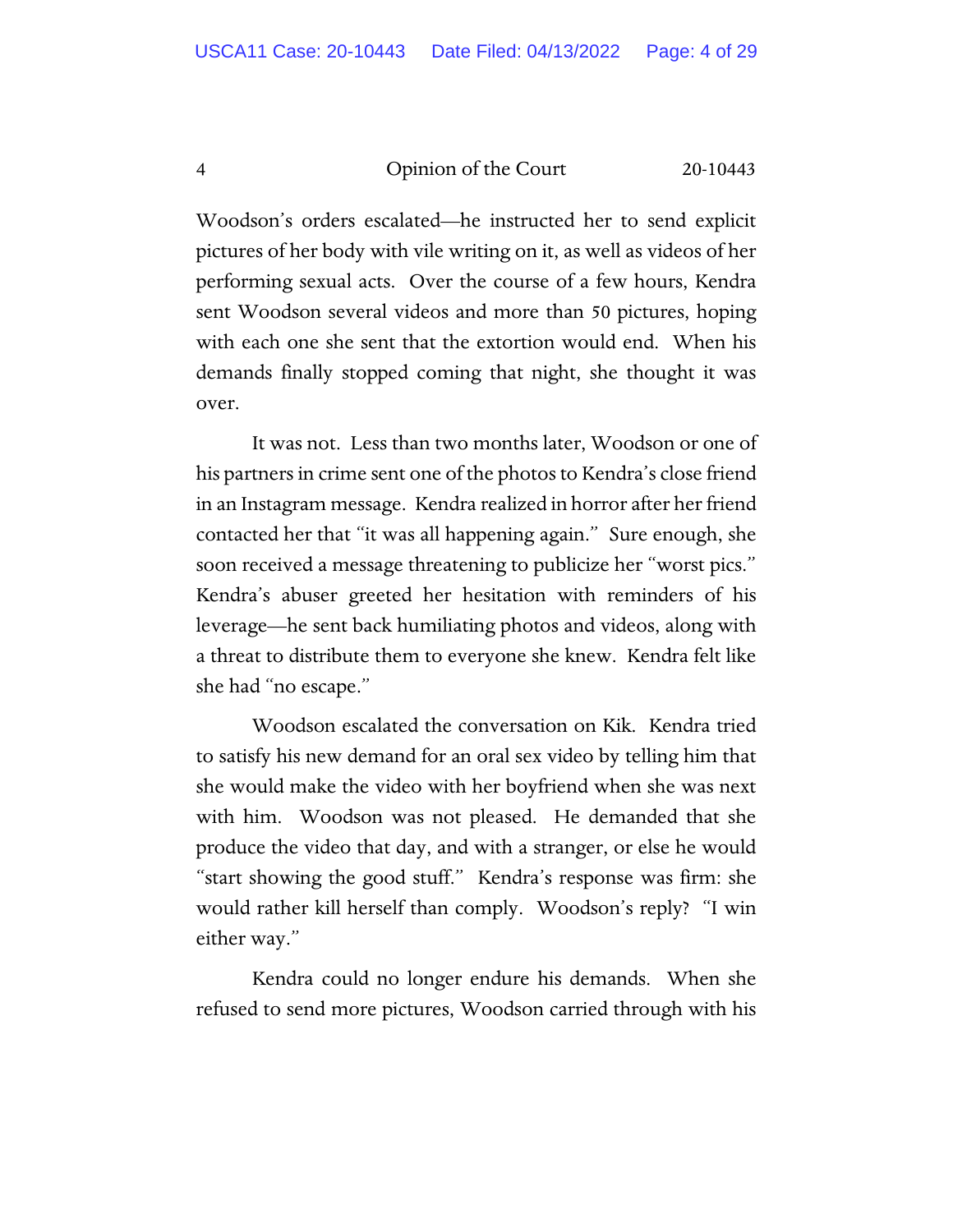threat—he distributed pornographic images of her to her followers on Instagram.

Kendra, tragically, was not Woodson's only victim—among his other targets were two 12-year-olds, Olivia and Faith. After Olivia complied with his initial demands for nude images, she participated in a live video call under threat that he would post the photos. Crying, Olivia complied with his instructions to take off her clothes. Though she did not realize it at the time, Woodson took screenshots of the video call, leading to even more explicit images of her naked body.

When Woodson infiltrated Faith's account, she "felt forced" to send nude pictures—Woodson promised that he would give her access to her account again if she did so. The images showed Faith's naked body with degrading words written across her chest and face. He kept asking for more, and when Faith eventually refused, he punished her by posting the photos she had already sent.

Thirteen-year-old Jamie was yet another victim. Woodson, along with another man, compelled her to produce lewd images along with a video depicting her naked, urinating in a cup, drinking the urine, and vomiting. She made the video as an alternative after refusing to comply with even more outrageous demands to produce videos of herself molesting a sibling and of dogs licking food from her genitalia. The men also extorted pornography from 13-year-old Carmen, including videos of her having sex with a friend and inserting foreign objects into her body. Celebrating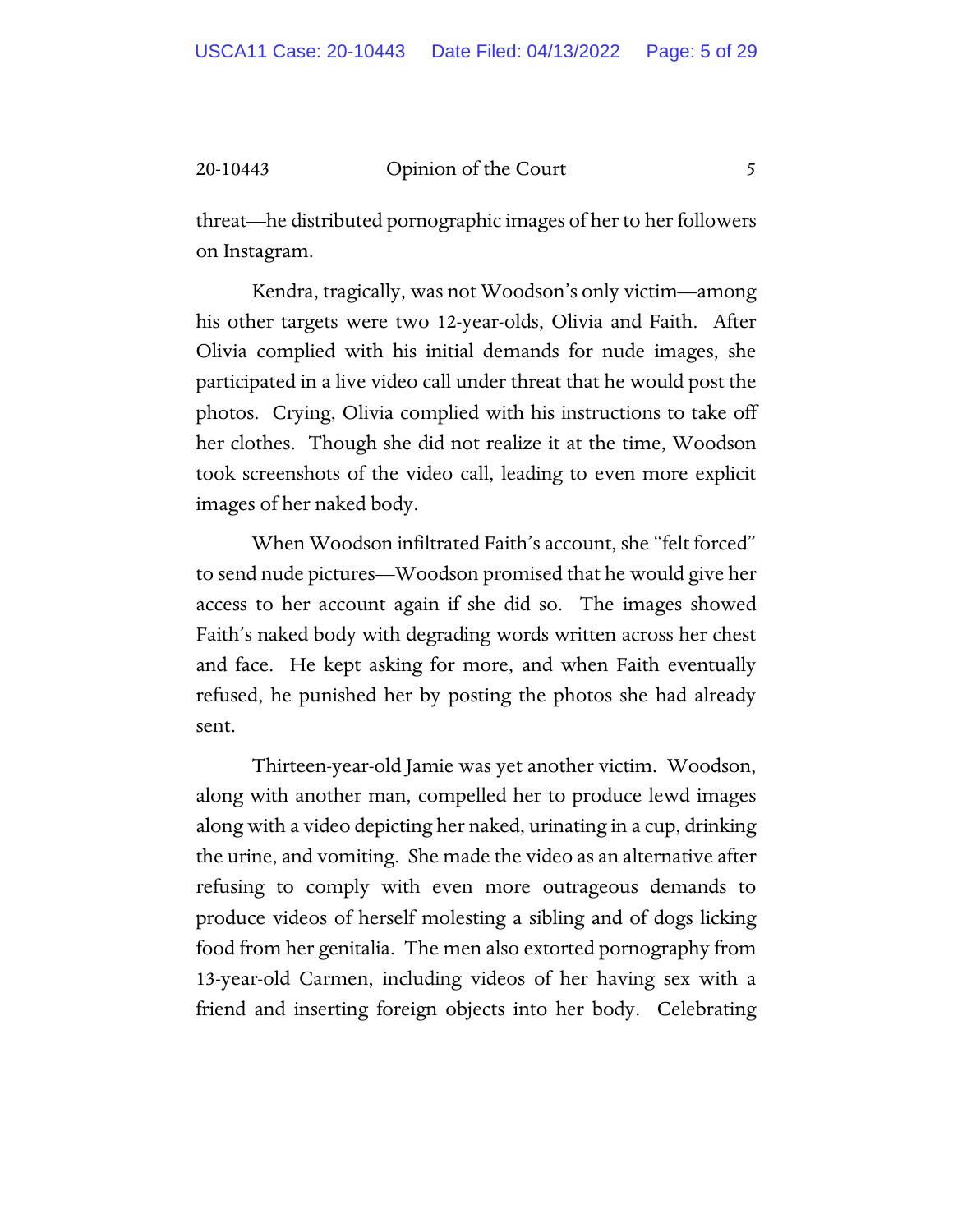Carmen's videos on Kik—"quite a win," read one message—the men bantered about which sexual acts they should force her to do next.

These children—Kendra, Olivia, Faith, Jamie, and Carmen—were among the victims who testified at Woodson's trial. But they make up only a small fraction of the victims targeted by Woodson and his co-conspirators. In fact, the investigation into Woodson and his team of extortionists has revealed more than 300 victims, including many who remained unidentified at the time of the trial.

#### B.

Some of Woodson's victims eventually reported his crimes to the police. Once they did, law enforcement officials linked the IP address associated with the extortionate messages to a physical address in Ashburn, Virginia, where Woodson lived with his family. Early one morning, just days after Woodson started his second round of contact with Kendra, a team of approximately 15 officers executed a search warrant at his family's townhouse. Woodson's brother Brandon was getting ready for work, and he opened the front door for the officers, who were wearing tactical gear and had their firearms drawn. One officer placed Brandon in handcuffs and seated him on the ground outside, while several others entered the townhouse to secure the rest of the residents. Still more officers remained outside and formed a perimeter around the townhouse.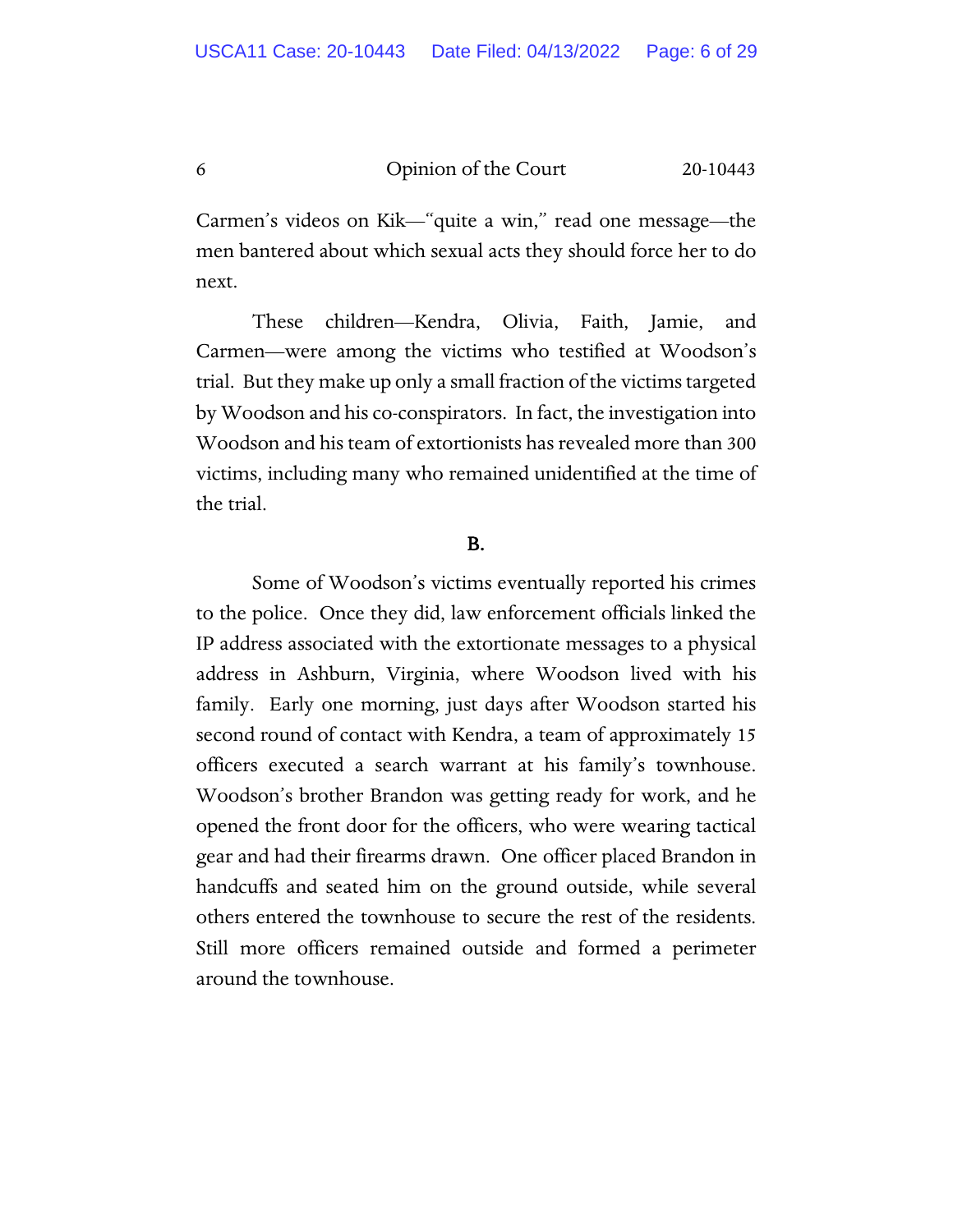By the time three officers entered 28-year-old Woodson's bedroom, they had holstered their weapons. Their entry awakened him; his assigned shift at work did not start until later that morning. Woodson was handcuffed and escorted into the living area, where he was joined by Brandon, his mother, and his sister.

Roughly 20 minutes later, while officers were still executing the search warrant, a detective arrived to interview the suspects. Not knowing who was responsible for the messages from the traced IP address, the detective decided to interview the two male residents: first Brandon, and then Woodson.

The detective wanted to conduct the interviews outside the home to have some privacy while the search continued. Because the weather was cold, he proposed sitting in the police van parked in front of the residence. Brandon agreed, and his handcuffs were removed before he walked to the van. When Brandon said that he had never downloaded Snapchat and allowed an on-the-spot search of his phone, the detective quickly determined that he was unlikely to be the culprit. The interview only took about 15 minutes.

Woodson's turn was next. He agreed to talk with the detective and followed him to the police van, uncuffed and without protest. Woodson sat in the front passenger seat, with the interviewing detective in the driver's seat and a second detective in the back seat. The detective told Woodson right away that he was not under arrest, that he was not charged with a crime, and that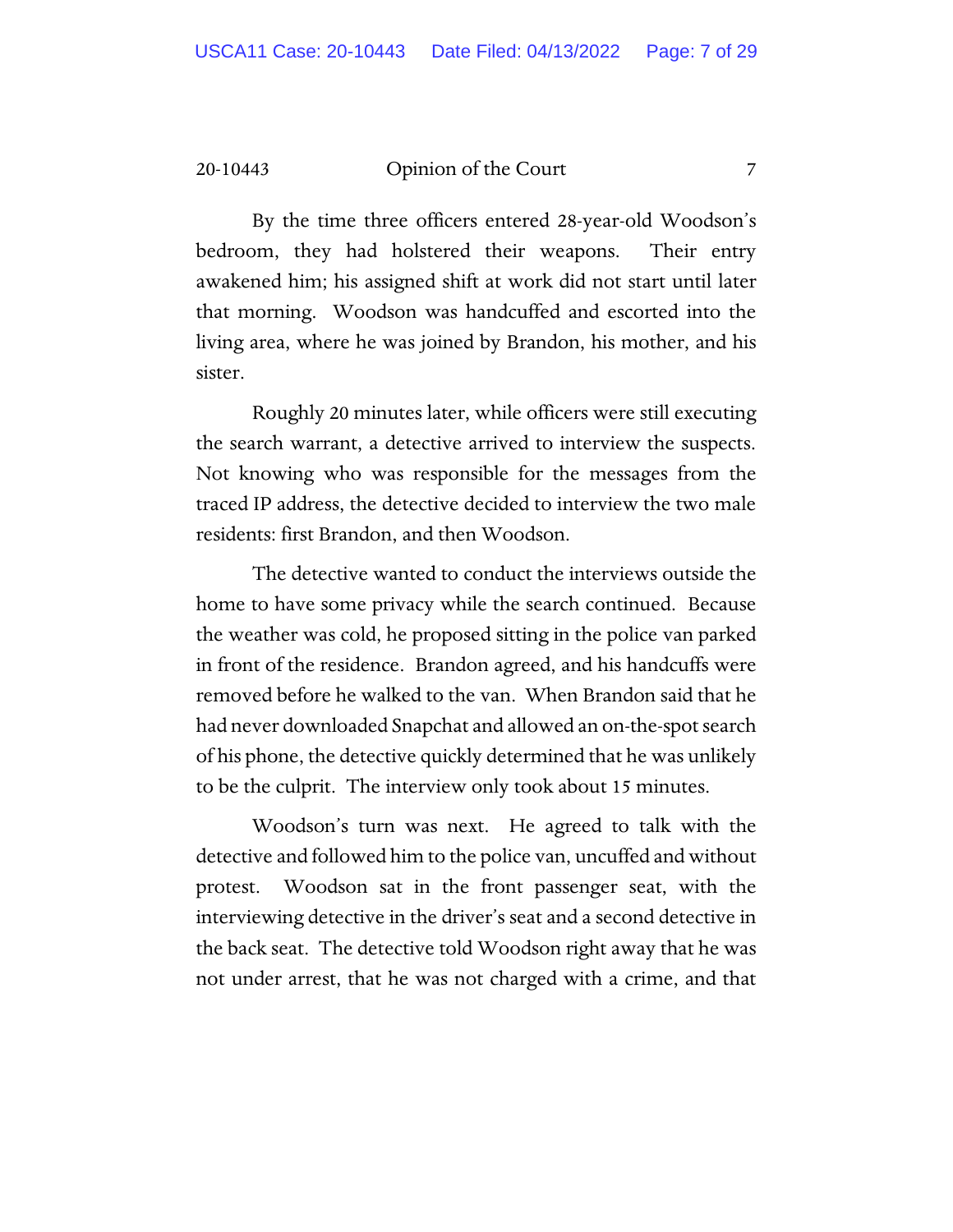they were talking voluntarily. He did not, however, read the Miranda warnings.

Their conversation started off with a cordial discussion of video games, but it soon became more confrontational. The detective told Woodson that someone inside the townhouse had "done something a little shaky online"—and that he had "a very strong indication" that it was Woodson. When asked if he knew why the officers were there, Woodson immediately conceded: "Because of the pictures that have been on my phone." He initially hesitated to give up his cell phone password, but disclosed it after the detective stated that he was "not going to believe for a second" that he didn't know it.

From there, Woodson launched into an elaborate narrative—both detailing the operation and attempting to shift the blame for it. His story was that a man from Ireland had threatened to have him and his family members killed by law enforcement if he refused to infiltrate girls' Snapchat accounts. The detective was not impressed, calling Woodson's explanation "ridiculous" and indicating that he would tell his "bosses" that Woodson was lying. Woodson held fast to his story, although he eventually conceded that the Irish man's threats were only "implied."

Woodson confessed that he had taken over the Snapchat accounts of about 20 girls, but claimed that his demands for pornography were made only at the other man's direction. Still, he detailed how he established his network of girls, and admitted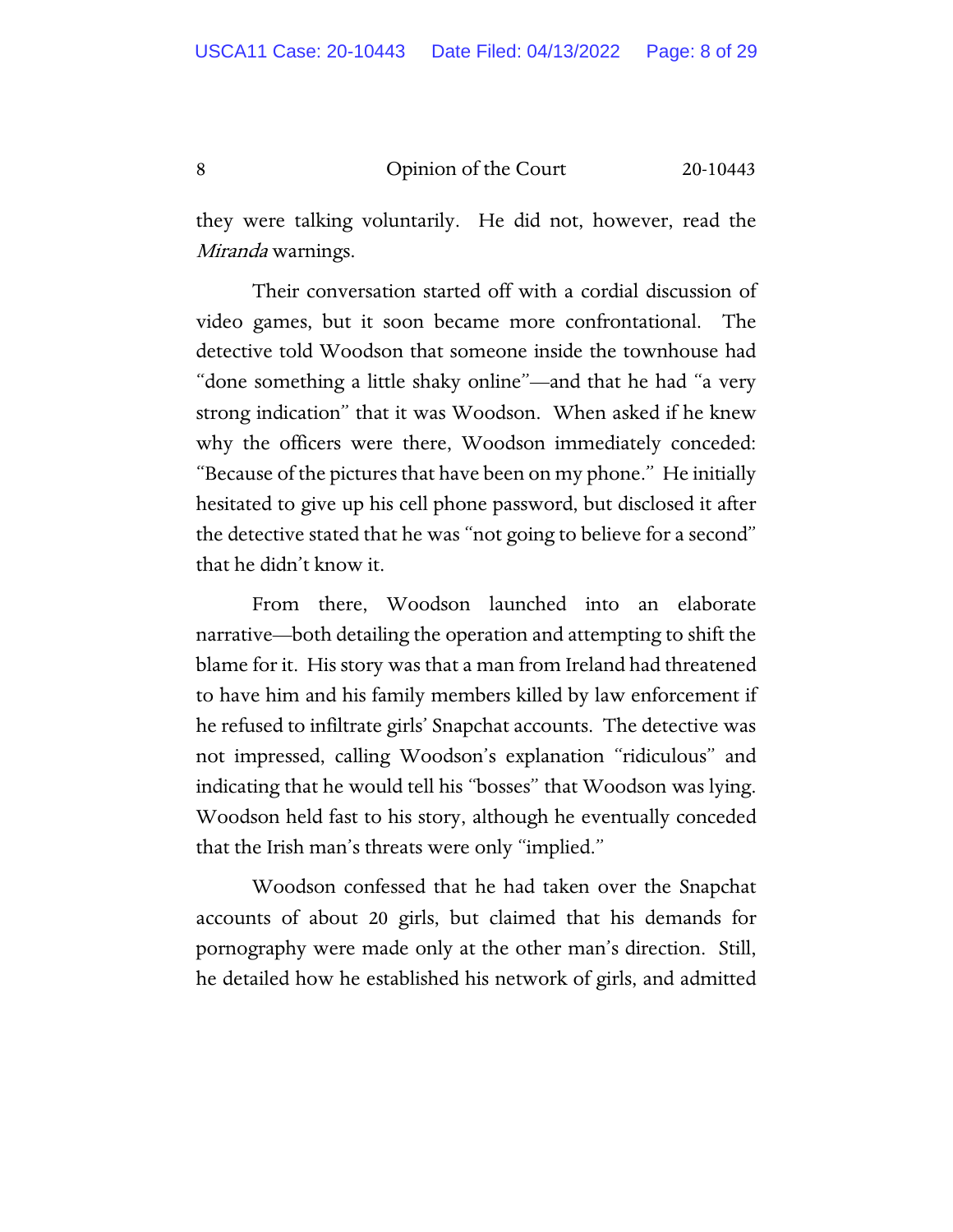without hesitation that he assumed many of his victims were underage.

After less than an hour, Woodson indicated that he had nothing else that he wished to disclose. The detective concluded the interview and escorted him back inside his townhouse. In the meantime, the officers conducting the search had found Woodson's cell phone hidden in his pillowcase. Subsequent forensic analyses of the phone revealed a vast collection of pornographic material, catalogued by his victims' names.

For reasons that are not clear, Woodson was not arrested until nearly eight months after his interview. And during that interval, Woodson continued contacting his victims—he had even sent a message demanding more graphic photos from Kendra on the day of his arrest.

#### C.

Woodson was charged with three counts of producing child pornography under 18 U.S.C.  $\S$  2251(a); one count of distributing child pornography under 18 U.S.C.  $\S 2252(a)(2)$ ; one count of sending extortionate interstate communications under 18 U.S.C. § 875(d); and one count of conspiring to send extortionate interstate communications under 18 U.S.C. § 371.

Before trial, he moved to suppress his statements from the interview, arguing that the discussion had been a custodial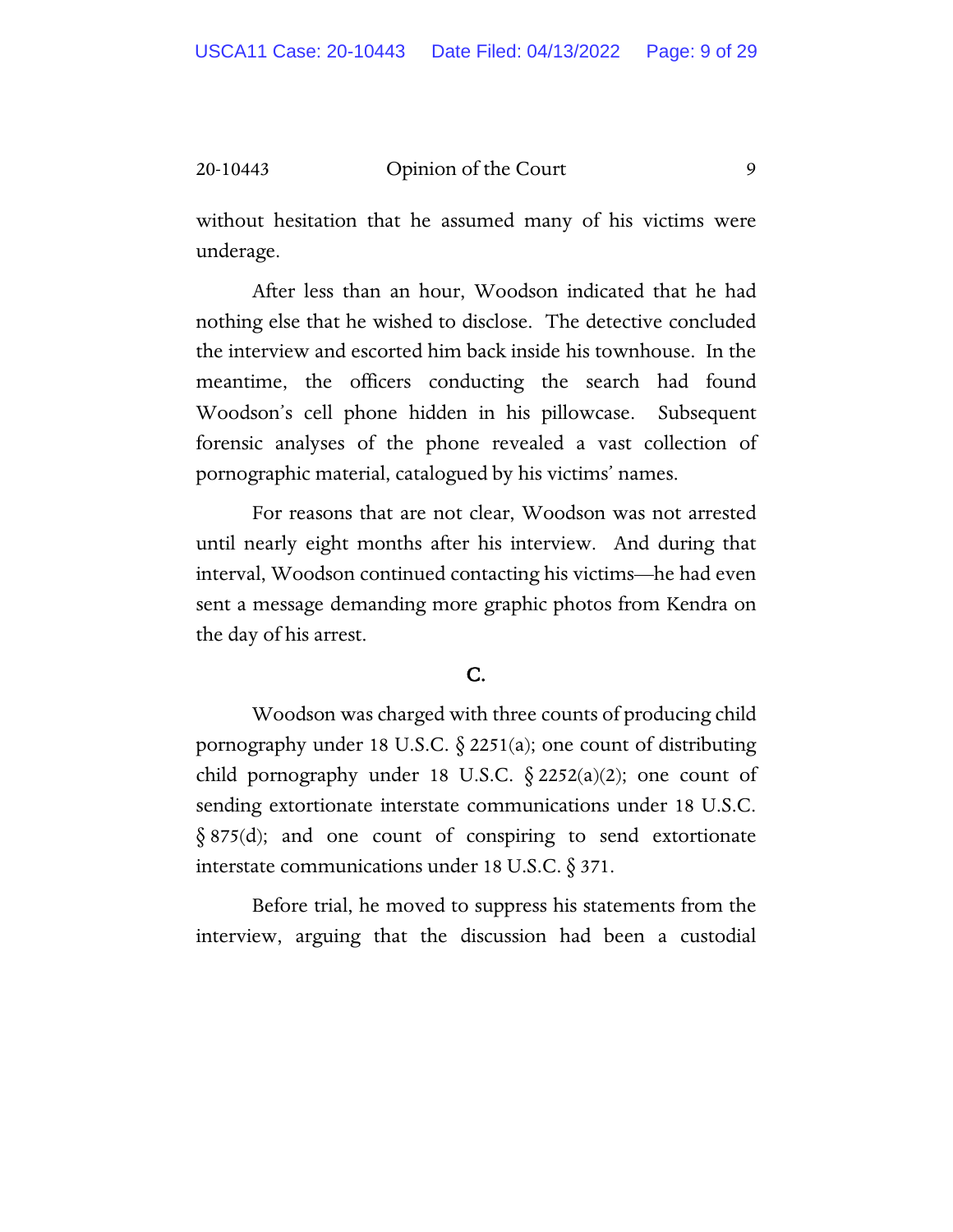interrogation that required *Miranda* warnings.<sup>[2](#page-9-0)</sup> The district court adopted a magistrate judge's recommendation to deny the motion, which reasoned that Woodson was not in custody under *Miranda* when he made the statements. The case proceeded to trial, where the prosecution introduced the audio recording and transcript of the interview into evidence.

The jury convicted Woodson on all counts. He was sentenced to 50 years' imprisonment followed by a life term of supervised release. Woodson now appeals his convictions and his sentence, arguing that the district court should have granted his motion to suppress and that it imposed an unreasonable sentence.

#### II.

We first address Woodson's claim that we must vacate his convictions because the district court failed to suppress his statements under *Miranda*. In reviewing the denial of a motion to suppress, we uphold the district court's findings of fact unless they are clearly erroneous and review its application of law to those facts de novo. *United States v. Muegge*, 225 F.3d 1267, 1269 (11th Cir. 2000). We construe the facts in the light most favorable to the party that prevailed below—the government. *See id*. We also give substantial deference to the district court's credibility determinations. *United States v. Holt*, 777 F.3d 1234, 1255–56 (11th

<span id="page-9-0"></span><sup>2</sup> Woodson also moved to suppress evidence obtained from his cell phone. That evidence was found admissible under the inevitable discovery doctrine, and Woodson does not challenge that conclusion on appeal.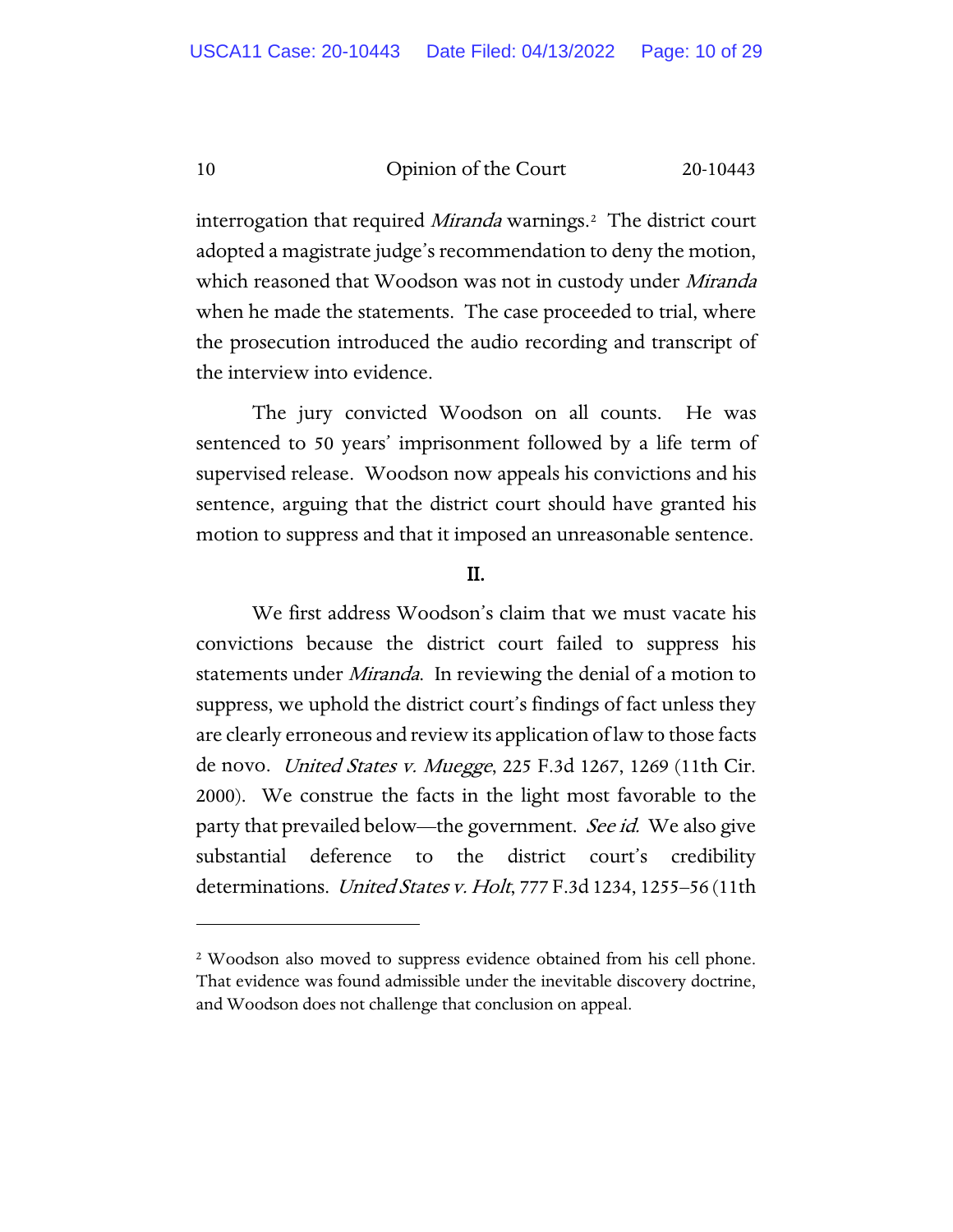Cir. 2015). Woodson bears the burden of showing that he was in custody when he made the contested statements. See United States v. de la Fuente, 548 F.2d 528, 533 (5th Cir. 1977) (Because "the burdens of production and persuasion generally rest upon the movant in a suppression hearing," a defendant must show "that a confession was obtained while he was under custodial interrogation."). If the district court admitted evidence in violation of Miranda, we apply harmless error review. United States v. Street, 472 F.3d 1298, 1314–15 (11th Cir. 2006).

#### A.

In service of the Fifth Amendment right against self-incrimination, *Miranda v. Arizona* requires trial courts to "exclude from evidence any incriminating statements an individual makes before being warned of his rights to remain silent and to obtain counsel." United States v. Luna-Encinas, 603 F.3d 876, 880 (11th Cir. 2010); see Miranda v. Arizona, 384 U.S. 436, 444 (1966). But an individual is entitled to *Miranda* warnings only if he is in custody during questioning. See Luna-Encinas, 603 F.3d at 880.

Custody, however, has a specific meaning in the Miranda context, one that is different than the ordinary usage of the term. A person is "in custody" for these purposes if he finds himself in "circumstances that are thought generally to present a serious danger of coercion." See Howes v. Fields, 565 U.S. 499, 508-09 (2012). And that coercive environment exists, we have said, when a reasonable person would have understood that his freedom of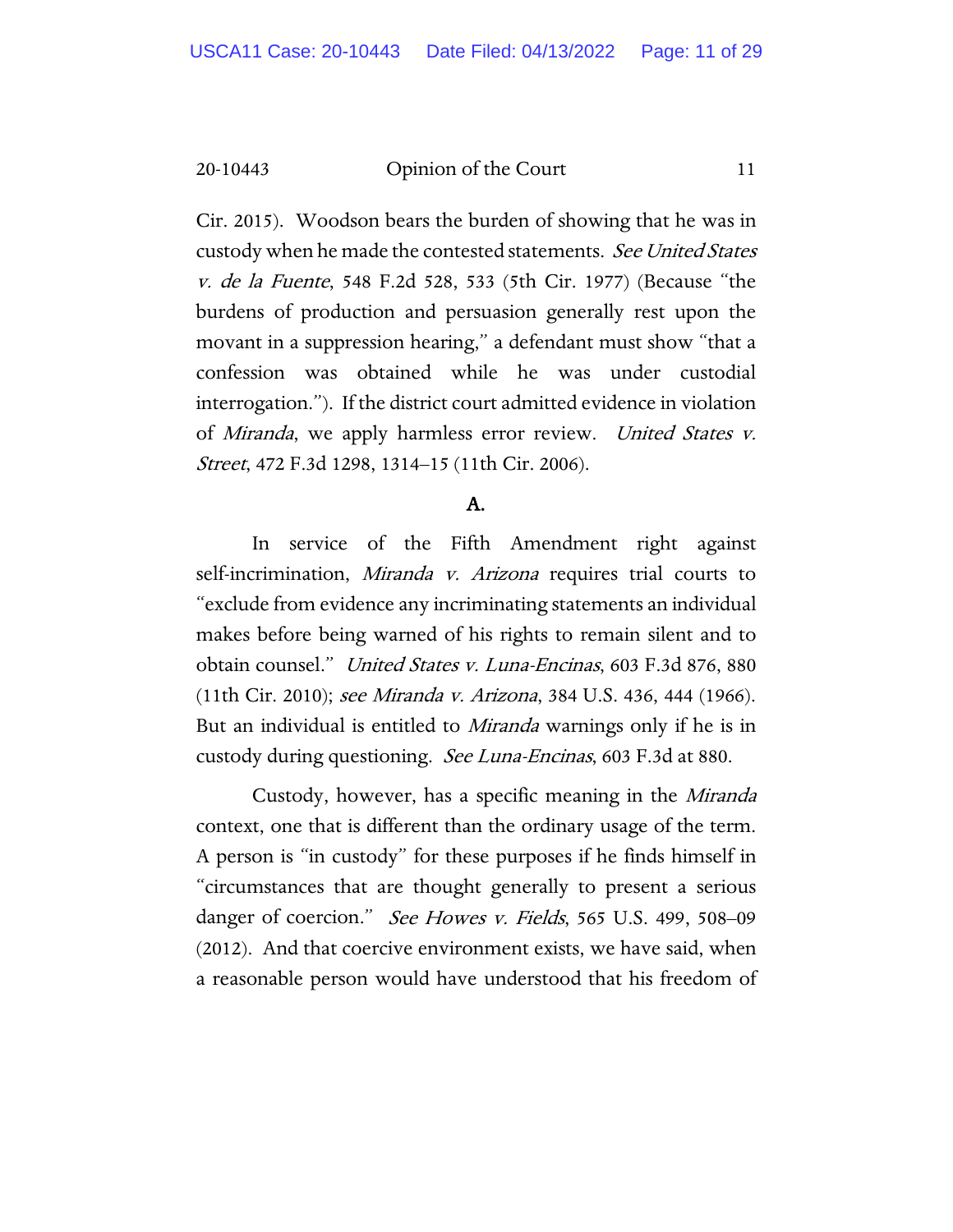action was "curtailed to a degree associated with formal arrest." Luna-Encinas, 603 F.3d at 881 (quotation omitted).

Our evaluation of this coercion question proceeds in two steps. *Howes*, 565 U.S. at 508–09. The first goes more to nature and the second more to degree. We first ask whether "a reasonable person would have felt he or she was not at liberty to terminate the interrogation and leave." *Id.* at 509 (quotation and brackets omitted). To answer that question, we examine "all of the circumstances surrounding the interrogation," including the location and duration of the questioning, statements made during the interview, the presence or absence of physical restraints, and whether the person was released after the interview. Id. (quotation omitted).

Freedom to depart ends the inquiry—no *Miranda* warnings are required. But "the freedom-of-movement test identifies only a necessary and not a sufficient condition for *Miranda* custody." Maryland v. Shatzer, 559 U.S. 98, 112 (2010). Restriction on movement is not always enough—even an inmate in prison may not be in custody for purposes of Miranda if the circumstances surrounding the interview do not exert "the coercive pressure that Miranda was designed to guard against." Id. As the Supreme Court explained in *Howes v. Fields*, the circumstances of an interview— whether in prison or elsewhere—can lack "the shock that very often accompanies arrest." 565 U.S. at 511. This kind of shock, which follows when a person is "cut off from his normal life and companions" and "abruptly transported from the street into a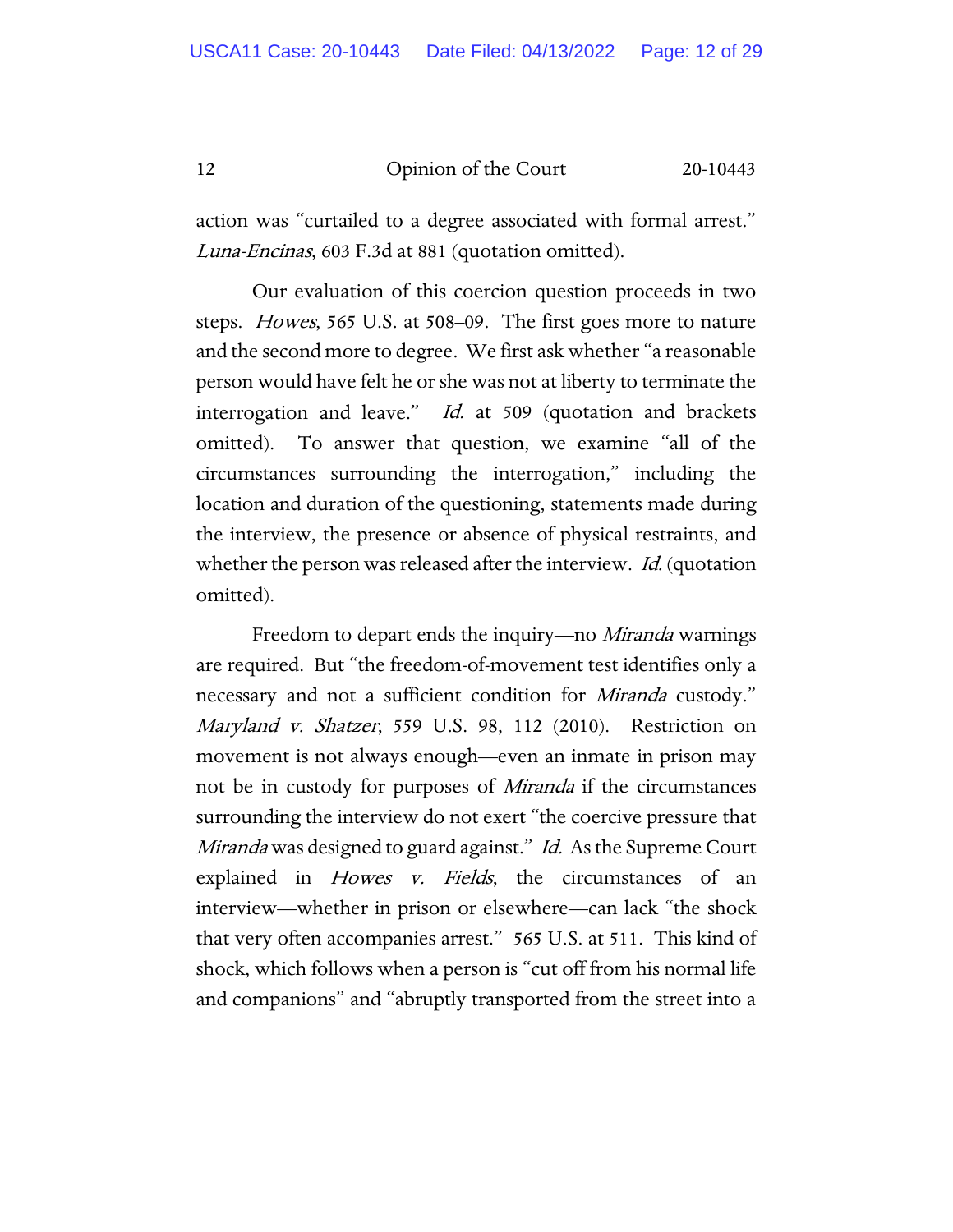police-dominated atmosphere," can create pressure to speak, as one may "hope that, after doing so, he will be allowed to leave and go home." Id. (quotations omitted). So even if we conclude that a reasonable person would not have felt at liberty to leave, we still must consider "whether the relevant environment presents the same inherently coercive pressures as the type of station house questioning at issue in Miranda." Id. at 509.

Our ultimate task, in sum, is to compare the interview environment at hand to "the paradigmatic Miranda situation"— where "a person is arrested in his home or on the street and whisked to a police station for questioning." *Id.* at 511. Only if the environment presented "the same inherently coercive pressures" are the warnings required. *Id.* at 509.

Before we begin our analysis, we offer a necessary clarification of its scope. The determination of custody under *Miranda* depends entirely on "the objective circumstances of the interrogation." Stansbury v. California, 511 U.S. 318, 323 (1994). We assess the objective circumstances from the perspective of the "reasonable innocent person." United States v. Moya, 74 F.3d 1117, 1119 (11th Cir. 1996). Certain considerations are therefore out of bounds: "the actual, subjective beliefs of the defendant and the interviewing officer on whether the defendant was free to leave are irrelevant." Id.

With this objective test in mind, we first note that the magistrate judge's reliance on the subjective beliefs of Woodson's brother Brandon was improper. Brandon testified that he felt he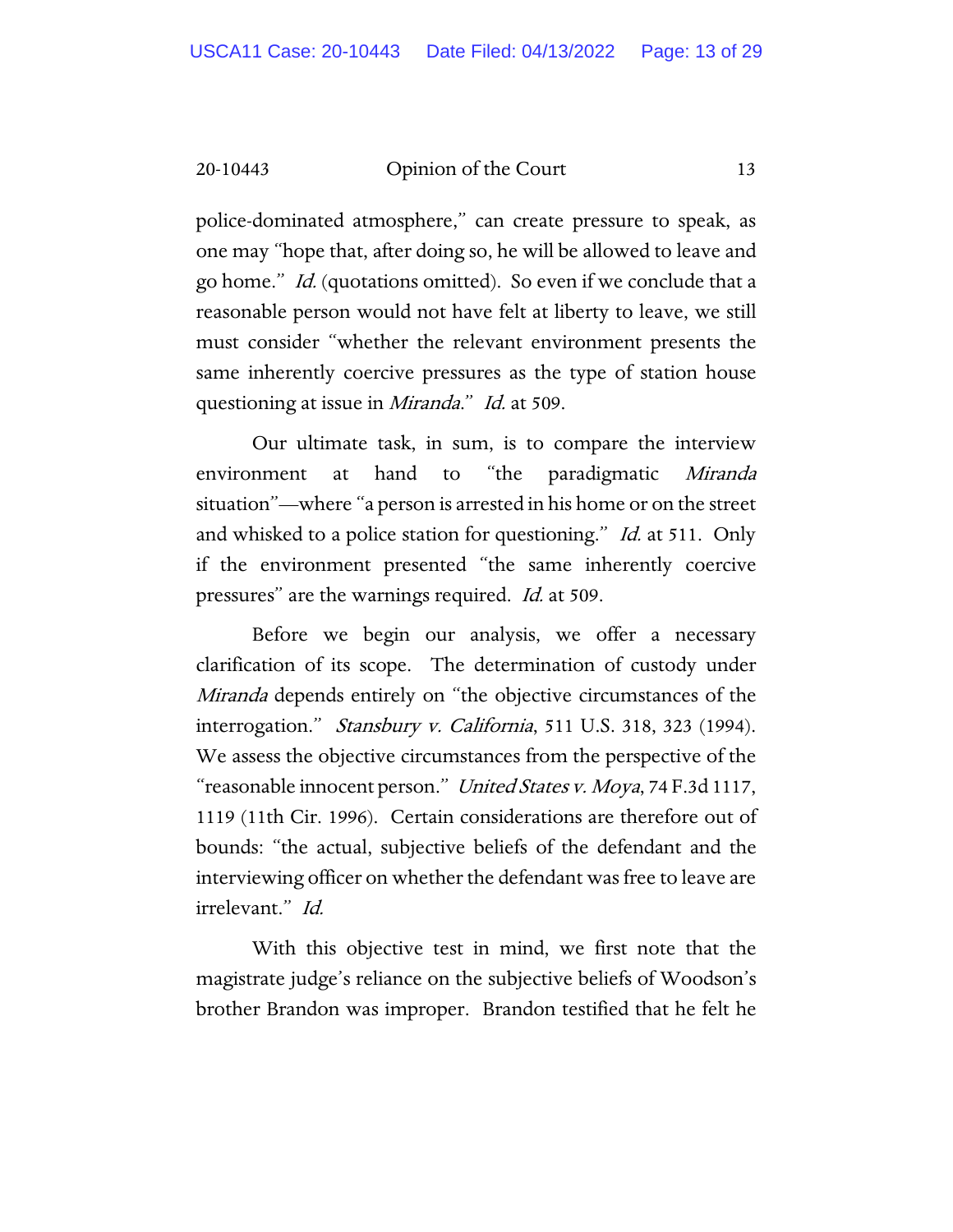could have declined to talk with the detectives and that he did not feel pressured to stay in the van during his interview. The magistrate judge reasoned that because Brandon could be deemed a "reasonable innocent person," his testimony about his subjective beliefs could count against Woodson in the custody determination.

That is not correct. Because the custody test is objective, we do not consider subjective beliefs—even those of others who are interrogated. There are several reasons for this. To start, considering the beliefs of another interviewee invites the danger of conflating his interactions with those of the defendant. Even two interrogations conducted in the same location by the same officers can meaningfully differ. Here, for instance, the officers quickly concluded that Brandon was likely not a suspect and may have dealt with him less harshly as a result.

More to the point, considering the subjective views of others at the scene would risk turning the *Miranda* custody analysis into an opinion survey instead of an objective inquiry. We've resisted this type of opinion-seeking before. Indeed, we have long recognized that a police officer's subjective views about whether a suspect is free to leave an interview do not bear on our objective analysis unless those views are conveyed to the suspect. *Peoples v.* Campbell, 377 F.3d 1208, 1228 (11th Cir. 2004); Stansbury, 511 U.S. at 325. The internal perspectives of third parties are no different. Of course, though we decline to give weight to Brandon's subjective understandings about his own freedom to leave, we do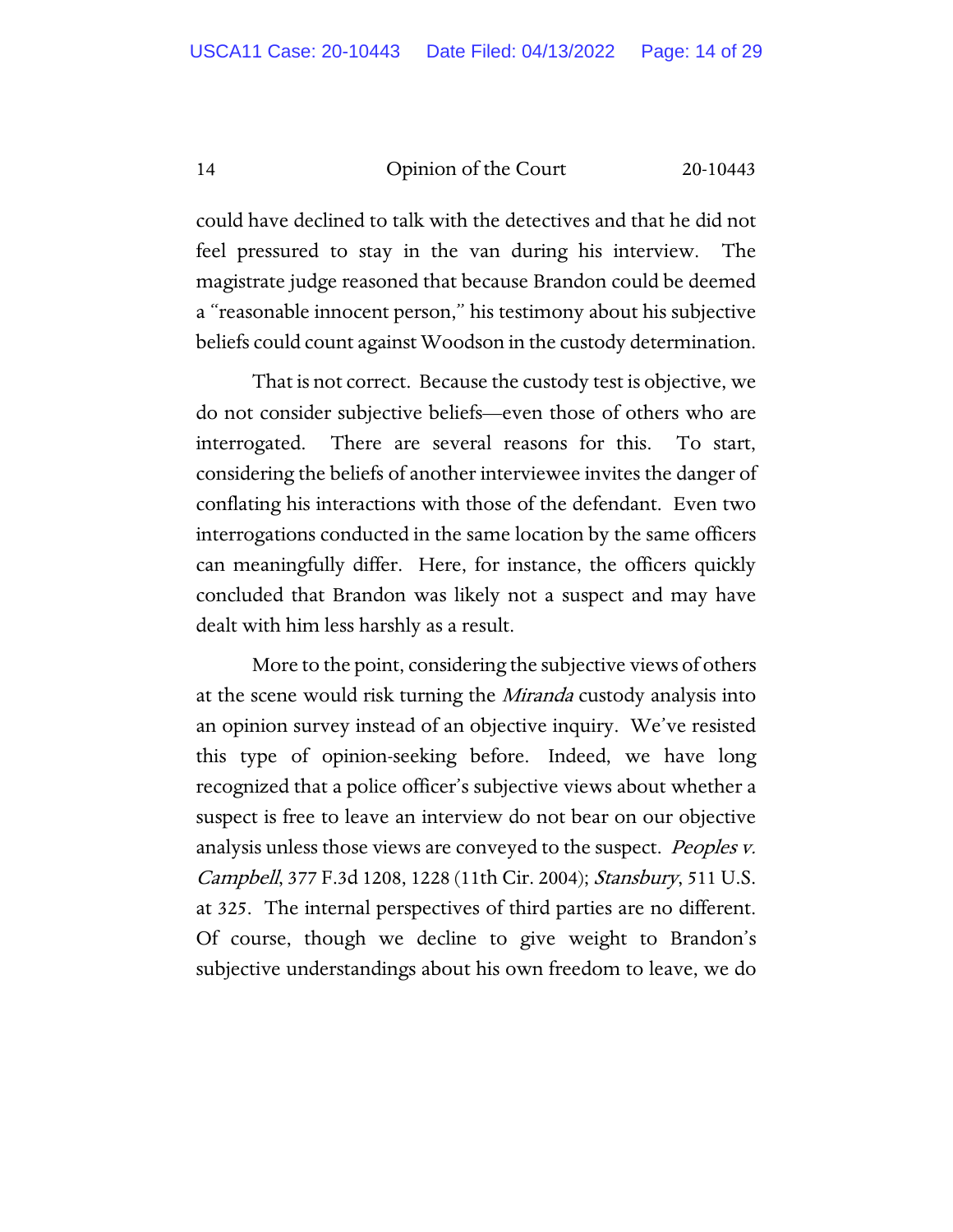consider the parts of his testimony that bear on the objective conditions at play.

#### B.

After analyzing the circumstances surrounding Woodson's interview, we conclude that a reasonable person in his position would have felt free to terminate the interview and leave. But even if not—and we recognize that the question may be close here—the interview environment did not present the serious danger of coercion that custody entails.

Most important is the explicit advice Woodson received at the beginning of the interview: that he was not under arrest, that he was not charged with a crime, and that the conversation was voluntary. Those words make a big difference. By way of comparison, we have held that when officers advise a defendant "that he is free to leave and is not in custody," we generally assume that he is not in custody absent restraints "so extensive that telling the suspect he was free to leave could not cure the custodial aspect of the interview." United States v. Brown, 441 F.3d 1330, 1347 (11th Cir. 2006) (quotation omitted). Here, Woodson and the government dispute whether he was specifically told that he was free to leave. But even assuming he was not, informing an individual that he is "not under arrest" and that the proposed conversation is voluntary is also "powerful evidence" that he is not in custody. See id. at 1347–48 (quotation omitted); United States v. Acosta, 363 F.3d 1141, 1150 (11th Cir. 2004). A reasonable person in Woodson's position would not feel compelled to stay after being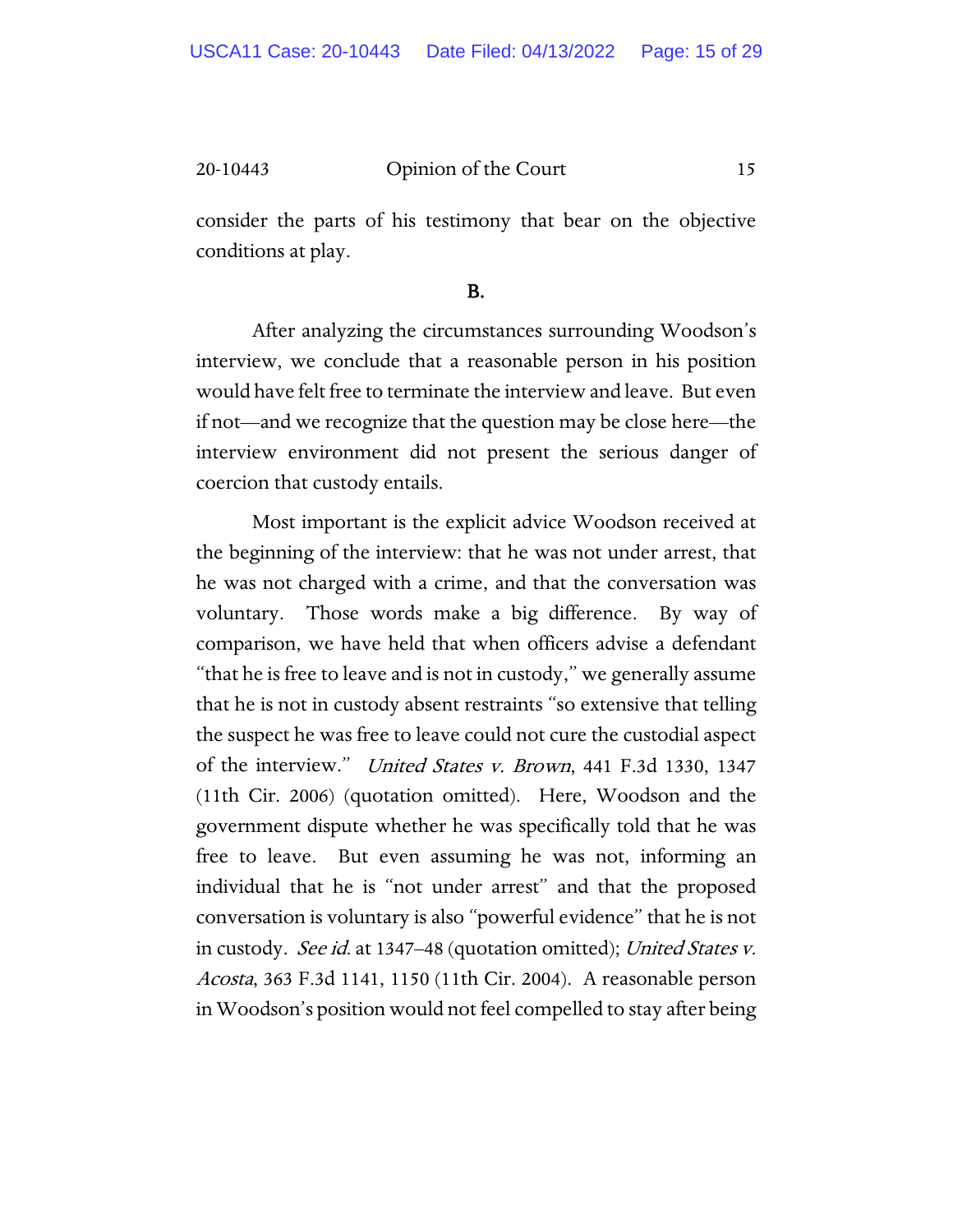told that he was not under arrest, not being charged with a crime, and in a voluntary discussion.

What's more, Woodson was not handcuffed during the interview, and he sat in the front passenger seat—not in the back seat, where arrestees are typically placed. See, e.g., Arizona v. Gant, 556 U.S. 332, 342 & n.2 (2009). Nothing indicates that the vehicle's doors were locked. And, as the magistrate judge noted, the van featured "none of the trappings of a typical police vehicle"—it had no insignia, radio, cage, bar, or visible switch to its lights.

Given all these facts, we conclude that a reasonable person in Woodson's position would feel free to terminate the interview and walk away.[3](#page-15-0) But because we recognize that it is somewhat close, we also consider whether the interview environment presented the same risks of coercion as the interrogations considered in Miranda. Of course, as a practical matter, any police interview of a criminal suspect "will have coercive aspects to it, simply by virtue of the fact that the police officer is part of a law enforcement system which may ultimately cause the suspect to be charged with a crime." *California v. Beheler*, 463 U.S. 1121, 1124 (1983) (quotation omitted); United States v. Phillips, 812 F.2d 1355,

<span id="page-15-0"></span><sup>&</sup>lt;sup>3</sup> Woodson also argued in his briefs that we should consider his race in our custody analysis, but the opinion he relied on to support this argument was vacated on rehearing. See United States v. Knights, 967 F.3d 1266 (11th Cir. 2020), vacated, 989 F.3d 1281 (11th Cir. 2021).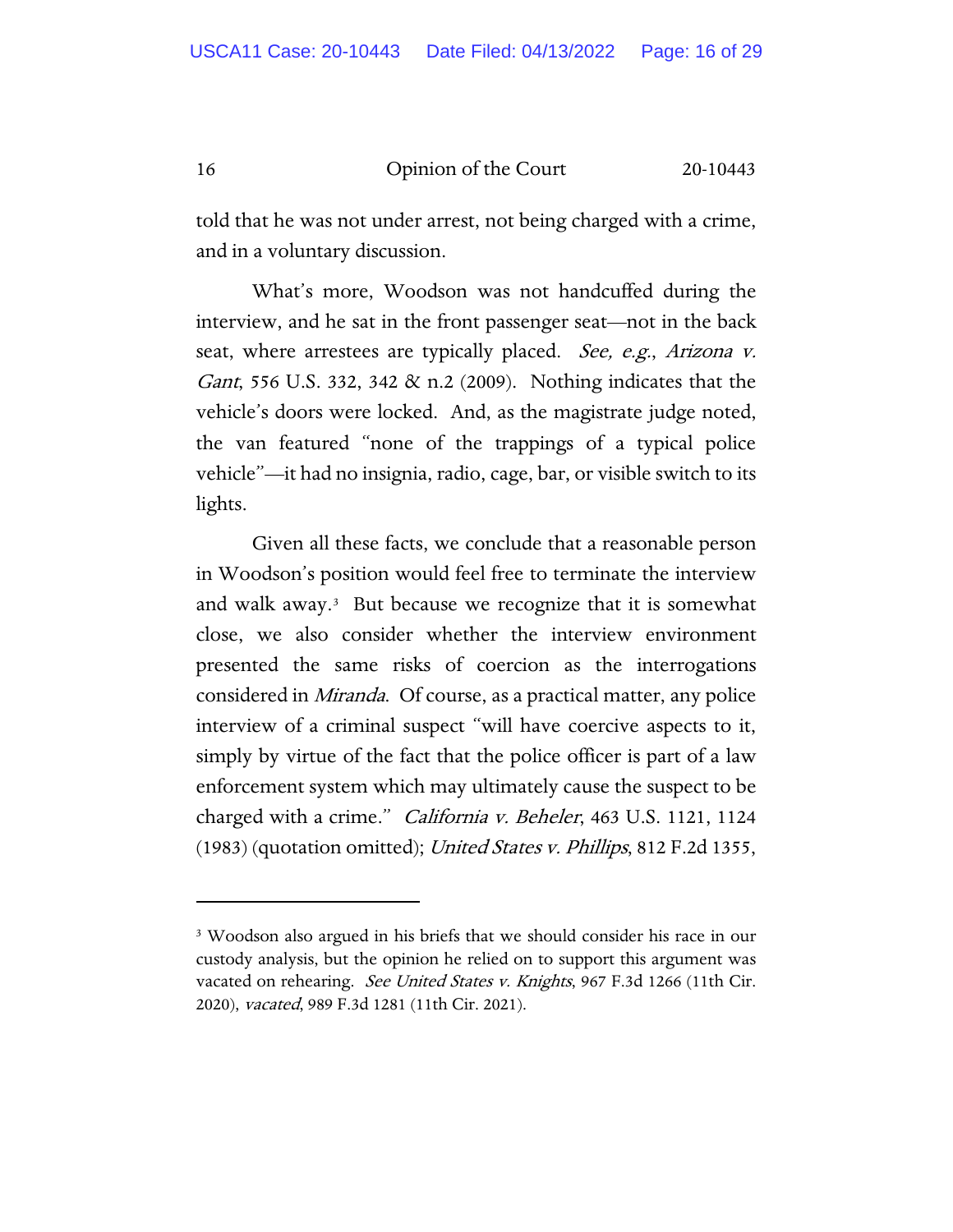1361 (11th Cir. 1987). Woodson's interview was no exception. But the serious danger of coercion associated with a custodial interview did not exist here.

To start, we reject Woodson's primary argument that the display of "police control and authority" that occurred when officers searched his home was so coercive that it tainted his later interview. Police officers executing a search warrant have the authority "to detain the occupants of the premises while a proper search is conducted" within the vicinity of the premises to be searched. Bailey v. United States, 568 U.S. 186, 193, 201 (2013) (quotation omitted). That's what happened here. The record also shows that the restraint Woodson experienced—the brief handcuffing and detention in the living area of his home—was only "the minimal amount necessary" for the safe execution of the search warrant "or close to it."<sup>4</sup> See Acosta, 363 F.3d at 1150. And he was no longer restrained during his interview.

Woodson's argument also reflects a misunderstanding of the focus of our custody analysis. To be sure, we sometimes consider the circumstances that led up to questioning in assessing whether an individual was exposed to a serious danger of coercion.

<span id="page-16-0"></span><sup>4</sup> We also reject Woodson's argument in support of his motion to suppress that the officers' confiscation of his cell phone favors custody. The confiscation of a cell phone through a proper search warrant is not a significant source of coercive pressure, and nothing about the interview indicated that Woodson would be more likely to maintain possession of his cell phone if he answered the detective's questions.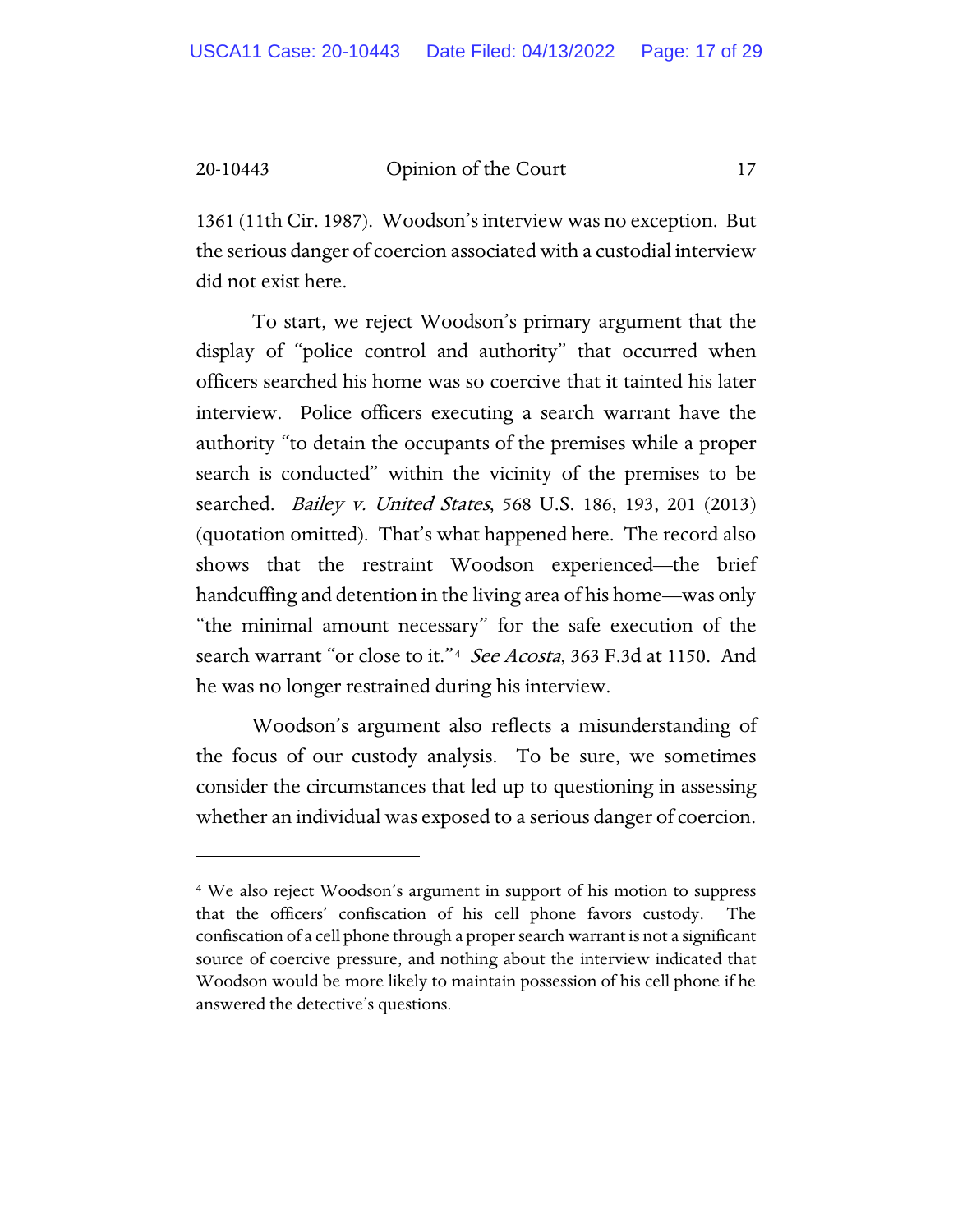See Luna-Encinas, 603 F.3d at 881–82. But the emphasis is rightly placed on the environment surrounding the interview itself. For this reason, neither the fact that Woodson was restrained before the interview nor the high number of officers involved in the search—yet uninvolved in questioning Woodson—rendered the interview custodial. See United States v. Deason, 965 F.3d 1252, 1261–62 (11th Cir. 2020) (finding no custody during an interview conducted after eight officers arrived at the defendant's home to execute a search warrant).

What's more, Woodson did not experience the "sharp and ominous change" of circumstances associated with custody under Miranda, "when a suspect is yanked from familiar surroundings in the outside world and subjected to interrogation in a police station" or another "police-dominated atmosphere." See Howes, 565 U.S. at 511 (quotation omitted). Courts are far less likely to find the circumstances custodial when an interview occurs in "familiar or at least neutral surroundings." *Brown*, 441 F.3d at 1348 (quotations omitted). Rather than being whisked away to a remote and unfamiliar location, Woodson remained right outside his home and only steps away from his family.

In fact, neighbors could observe from their windows that the brothers were being questioned by police. That kind of exposure to public view mitigates the risks that motivated Miranda—it "reduces the ability of an unscrupulous policeman to use illegitimate means to elicit self-incriminating statements" and decreases an individual's fear that "if he does not cooperate, he will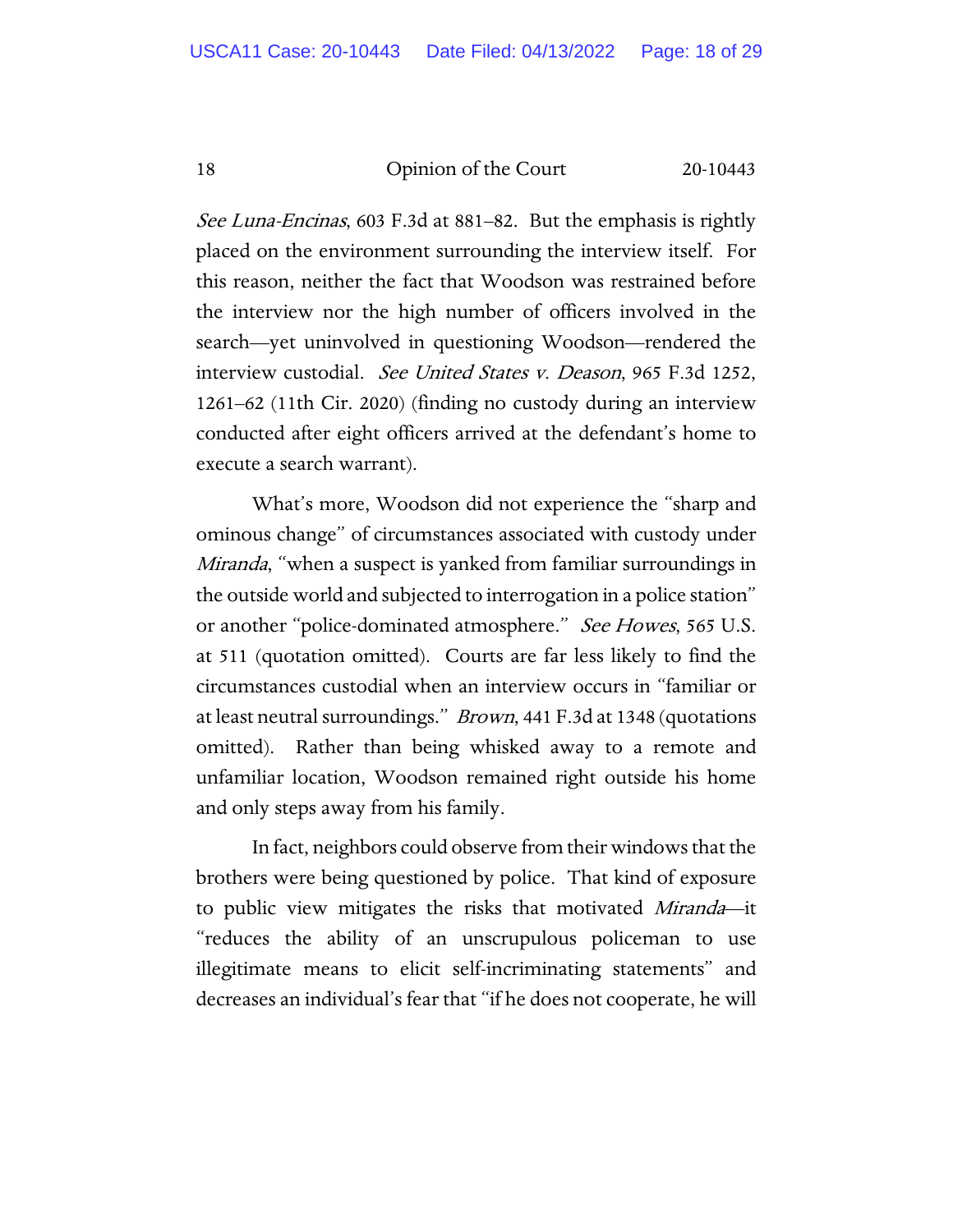be subjected to abuse." *Berkemer v. McCarty*, 468 U.S. 420, 438 (1984); see Acosta, 363 F.3d at 1150. A reasonable person in Woodson's position—in view of his onlooking neighbors and any passersby—"would not have believed that he was utterly at the mercy of the police, away from the protection of any public scrutiny, and had better confess or else." See Acosta, 363 F.3d at 1150.

And Woodson was not entirely "cut off from his normal life"—in fact, he quickly returned to it. See Howes, 565 U.S. at 511 (quotation omitted). As it turns out, because he was not arrested until eight months later, Woodson was free to continue living the same life—even engaging in the same abusive tactics—despite his detailed confessions.

No doubt, some of the circumstances surrounding Woodson's interview may have posed a danger of coercion. The interviewing detective told Woodson that he suspected him of "shaky" online behavior and said that he would report to his "bosses" whether Woodson lied during the interview. Such statements may raise a concern that a person in Woodson's position might "feel compelled to speak by the fear of reprisal for remaining silent or in the hope of more lenient treatment should he confess." Illinois v. Perkins, 496 U.S. 292, 296–97 (1990); see Howes, 565 U.S. at 512. But construing the facts in the light most favorable to the government, as we must, we cannot say that these few statements exerted serious coercive pressure in light of the many circumstances pointing in the opposite direction.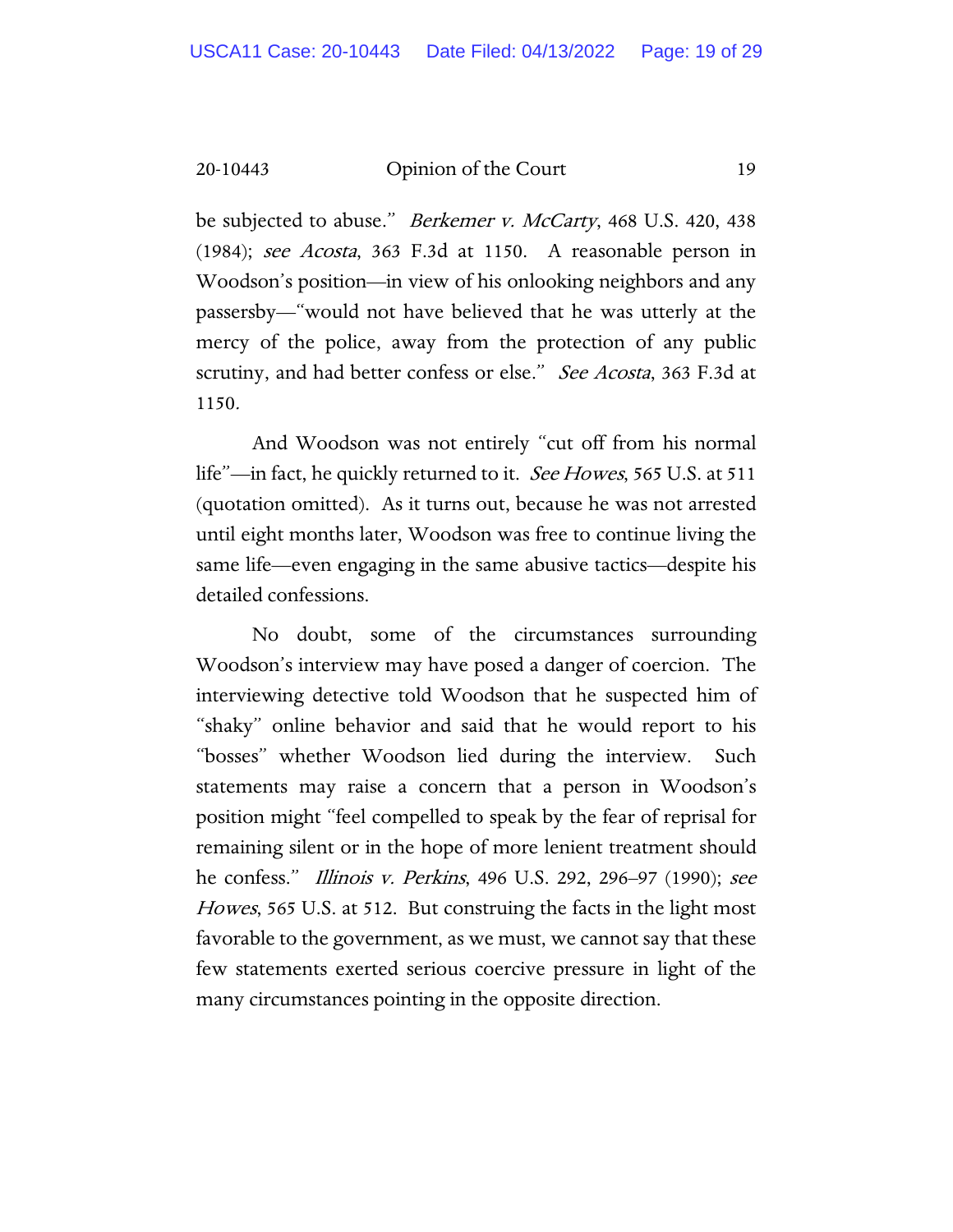Nor does the duration of the interview tip the balance in favor of custody. To be sure, the hour-long interview falls along the spectrum between questioning that lasts "only a few minutes" and the prolonged station house interrogations "in which the detainee often is aware that questioning will continue until he provides his interrogators the answers they seek." See Berkemer, 468 U.S. at 437–38. But "there is no fixed limit to the length of questioning" after which an interrogation is necessarily custodial. United States v. McDowell, 250 F.3d 1354, 1363 (11th Cir. 2001). And even if there were, Woodson's interview would not fall on the wrong side of that line; this Court has already decided that interviews longer than this one were non-custodial. See, e.g., id. (approximately four hours); Muegge, 225 F.3d at 1269, 1271 (approximately two and a half hours).

In short, we conclude that a reasonable person in Woodson's position would not have felt that he lacked the "liberty to terminate the interrogation and leave." *Howes*, 565 U.S. at 509 (quotation omitted). But even if that conclusion were less certain, the facts do not show that Woodson was subjected to coercive pressures fitting the archetype of *Miranda* questioning. This secondary point reinforces the important distinction between custodial interrogations and the "traditional investigatory functions of police where the compulsive atmosphere triggering Miranda is absent." See Peoples, 377 F.3d at 1229 (quotation omitted). Because Woodson was not in custody, the district court correctly denied his motion to suppress.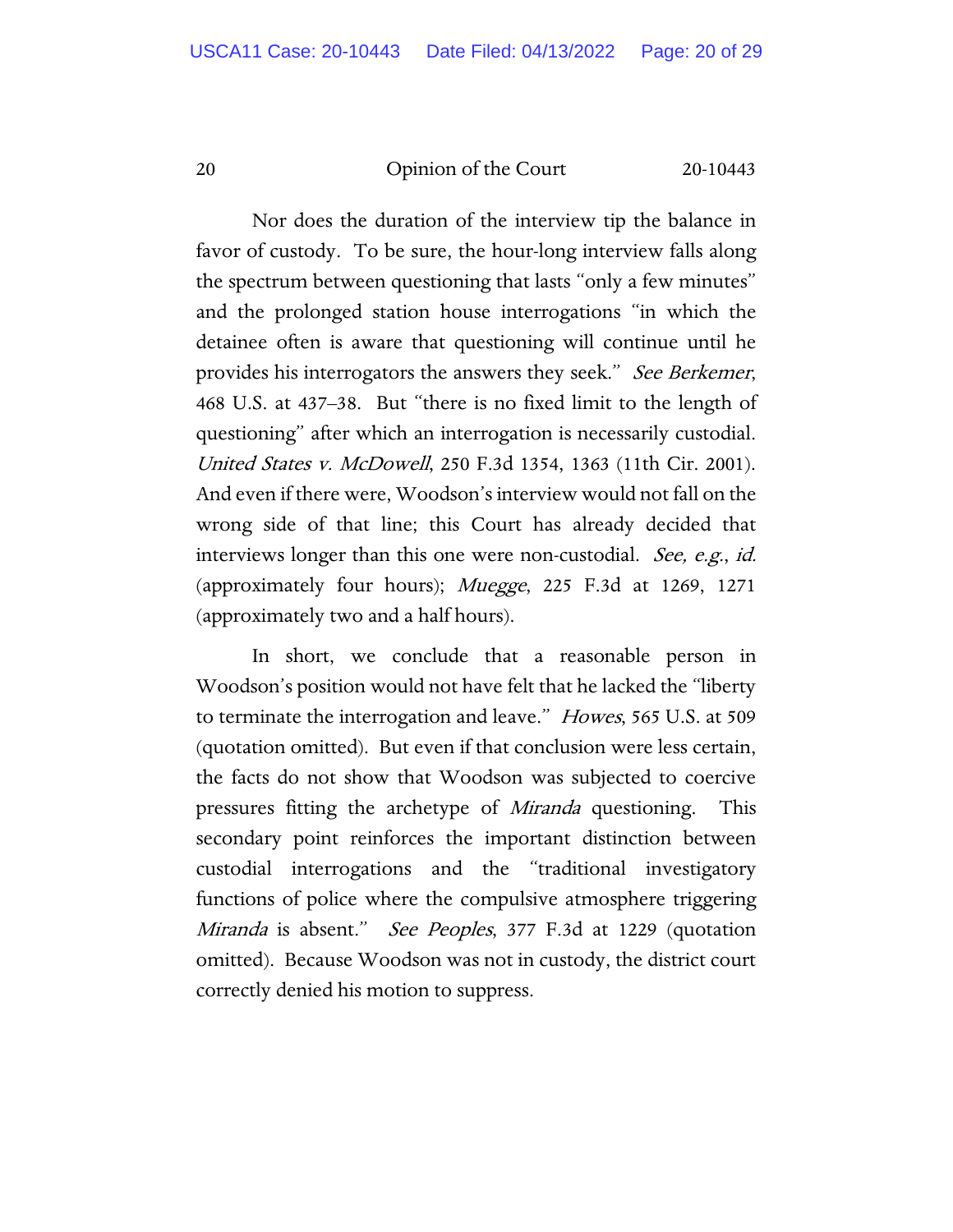#### III.

We turn now to Woodson's challenges to his sentence. The applicable sentencing range under the Sentencing Guidelines was 360 to 1,404 months' imprisonment—or 30 to 117 years. The district court sentenced Woodson to 50 years' imprisonment followed by a life term of supervised release. Woodson contends that his sentence is procedurally unreasonable because the district court failed to properly explain why it was imposing a sentence at a particular point within the sentencing range. See 18 U.S.C.  $§ 3553(c)(1)$ . He also claims that his sentence is substantively unreasonable because the district court did not properly apply the sentencing factors under 18 U.S.C.  $\S 3553(a)$ . Both arguments fail.

#### A.

We first address Woodson's procedural challenge. We review the district court's compliance with 18 U.S.C.  $\S 3553(c)(1)$ de novo. United States v. Bonilla, 463 F.3d 1176, 1181 (11th Cir. 2006). If a sentencing range exceeds 24 months, the district court must state "the reason for imposing a sentence at a particular point within the range." 18 U.S.C.  $\S 3553(c)(1)$ . Still, we have explained that this provision does not require a sentencing court to "incant the specific language used in the guidelines" or to "state that a particular factor is not applicable in a particular case." Bonilla, 463 F.3d at 1182 (quotation omitted). Rather, the  $\S 3553(c)(1)$ requirement is satisfied where the record reflects that the district court considered many of the  $\S 3553(a)$  factors. *Id.*; see also United States v. Ghertler, 605 F.3d 1256, 1262 (11th Cir. 2010).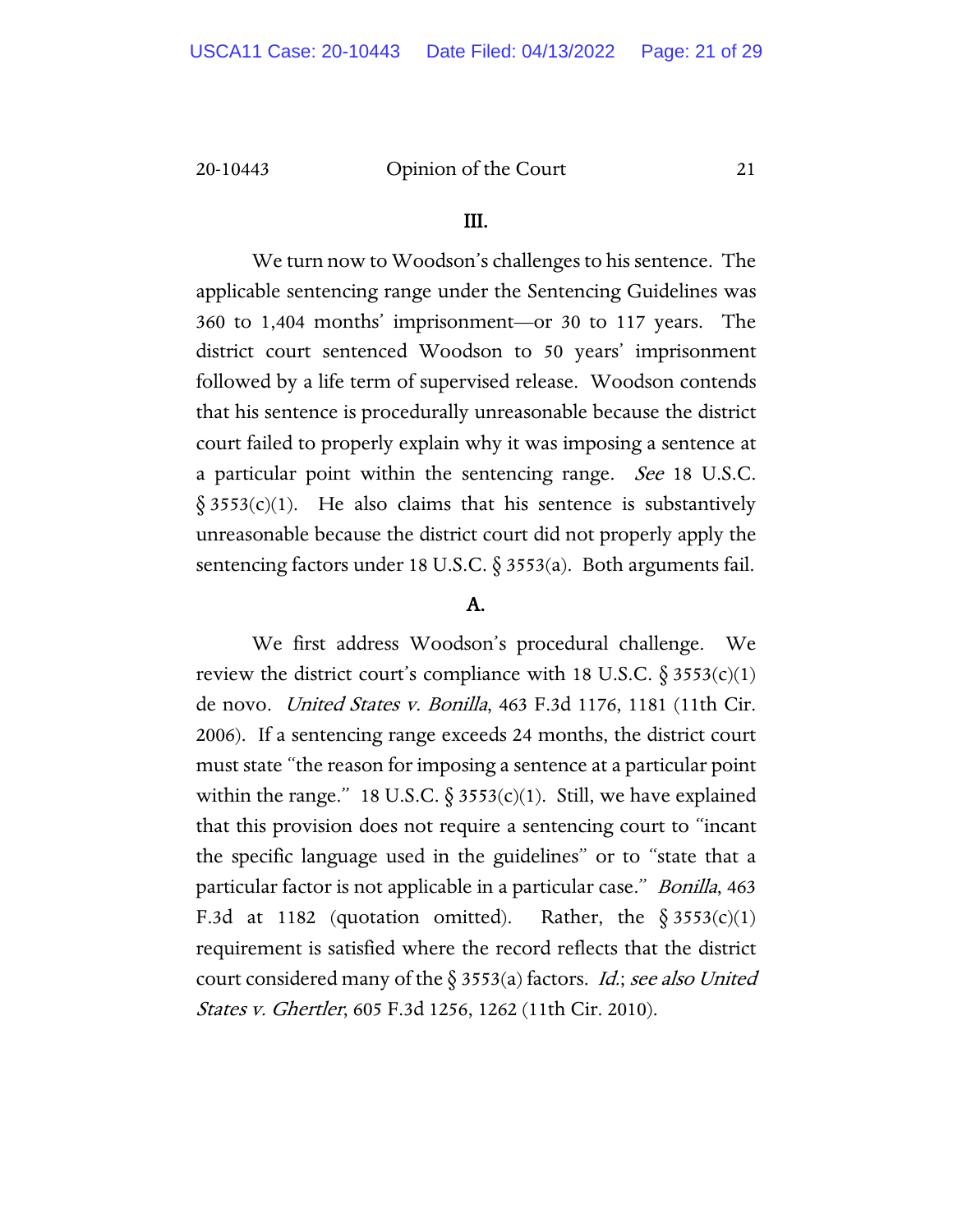The district court met that requirement. For starters, Woodson's procedural challenge misconstrues the record. He contends that the "only reason" the district court gave at the sentencing hearing was offered immediately before pronouncing the sentence, when the district court summarily stated that it had "considered the statements of all the parties, the presentence report which contains the advisory guidelines, and the statutory factors as set forth in 18 U.S.C. § 3553(a)."

Not so. The district court's earlier comments show that it specifically considered and applied many of the  $\S$  3553(a) factors. The court discussed the nature and circumstances of Woodson's offenses, explaining that Woodson did "horrible" and "disgusting" acts that the victims will suffer from for the rest of their lives. It also considered Woodson's personal characteristics—that he suffered from mild to moderate autism and had experienced a troubled home life since childhood—but explained that these circumstances did not outweigh the seriousness of his conduct.

The district court also explicitly contemplated several of the statutory purposes of sentencing under  $\S 3553(a)(2)$ . It described that the severity of Woodson's offenses required a substantial sentence, one that would reflect the serious and permanent damage that he inflicted on his victims. The court explained that Woodson could receive social training while in prison. And it looked to the applicable sentencing guidelines, which established an upward boundary of over 100 years, and reasoned that a moderate sentence within the sentencing range would be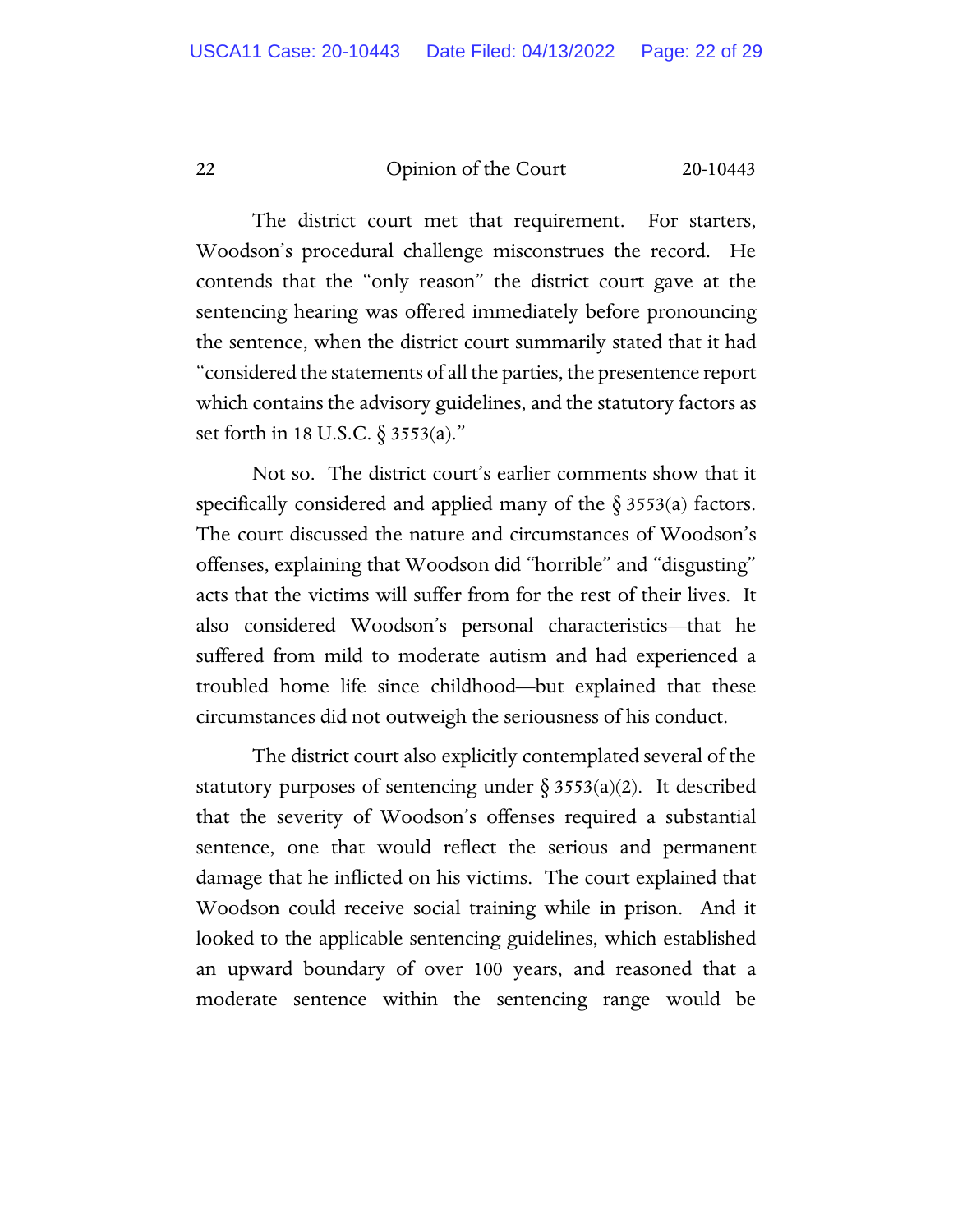appropriate. The district court, in short, more than adequately explained the reasoning behind Woodson's sentence.

#### B.

Woodson's substantive challenge is also insufficient. We review the substantive reasonableness of a sentence for abuse of discretion. *United States v. Early*, 686 F.3d 1219, 1221 (11th Cir. 2012). A district court abuses its sentencing discretion if it does not consider relevant factors that were due significant weight, gives significant weight to improper or irrelevant factors, or balances the proper factors unreasonably. United States v. Irey, 612 F.3d 1160, 1189 (11th Cir. 2010) (en banc). We will vacate a sentence as substantively unreasonable only if "we are left with the definite and firm conviction that the district court committed a clear error of judgment in weighing the  $\S$  3553(a) factors by arriving at a sentence that lies outside the range of reasonable sentences dictated by the facts of the case." *Id.* at 1190 (quotation omitted). We have no such conviction.

District courts have substantial discretion as to how much weight to accord each  $\S$  3553(a) factor when fashioning a sentence. See United States v. Rosales-Bruno, 789 F.3d 1249, 1254–55 (11th Cir. 2015). We ordinarily expect that a sentence falling within the guideline range will be reasonable, and a "sentence imposed well below the statutory maximum penalty" indicates reasonableness. See United States v. Hunt, 526 F.3d 739, 746 (11th Cir. 2008); United States v. Dougherty, 754 F.3d 1353, 1362 (11th Cir. 2014).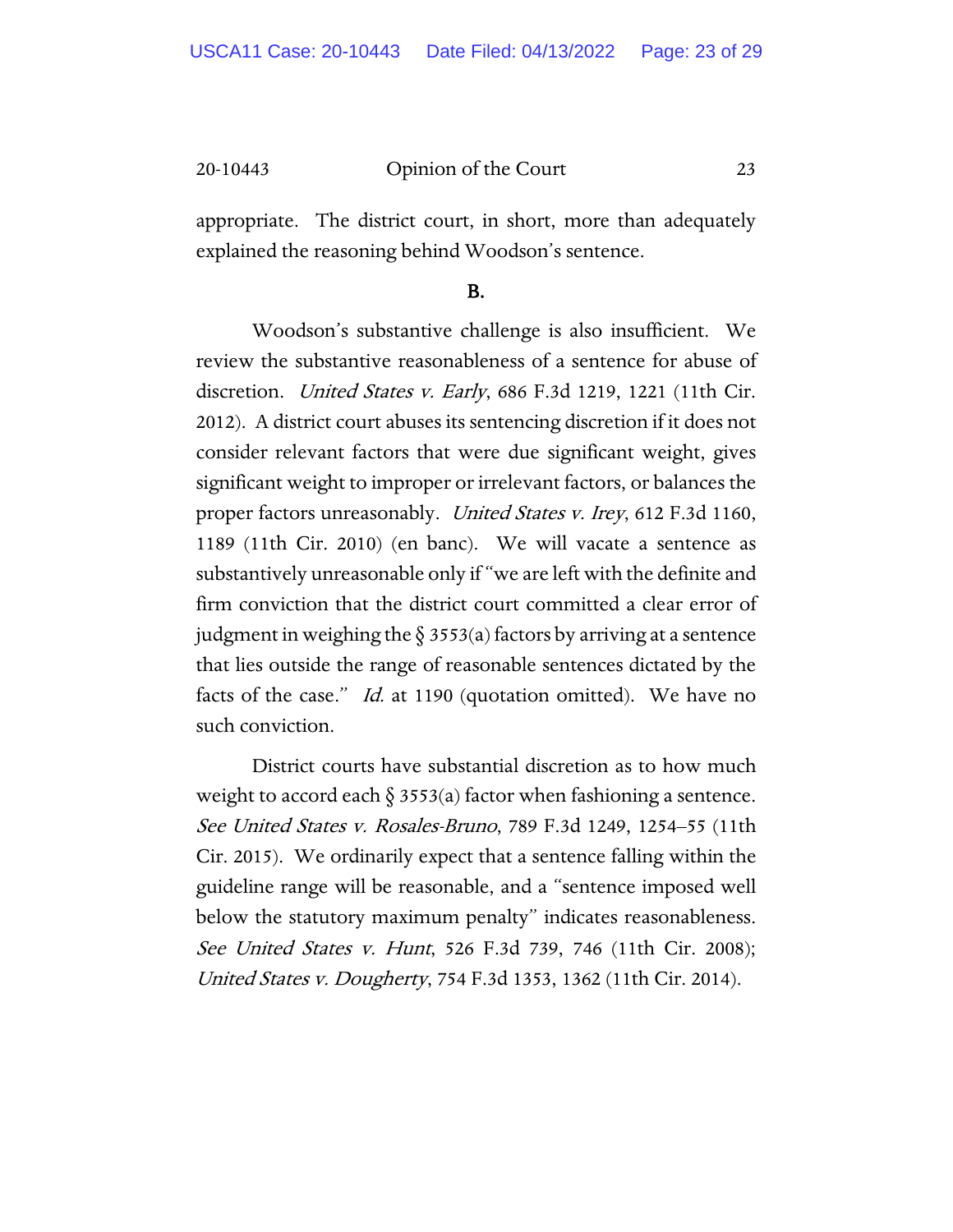Woodson argues that his sentence should have been reduced because of his history and characteristics—particularly his lack of criminal history, his autism, and his chaotic home life. But as we have already described, the district court considered these circumstances and found them outweighed by the seriousness of the offense and the need to serve the purposes of sentencing.

Woodson also contends that his offenses were not all that serious—that because he acted remotely and did not target "prepubescent children," he deserves a sentence at or near the bottom of the applicable sentencing range. That argument is shocking. Through technology, Woodson and his team tapped into the vulnerabilities of hundreds of girls, and then degraded, humiliated, and threatened them. We cannot discern how his methods diminish the seriousness—indeed, the depravity—of his offenses. We see no abuse of discretion in the district court's decision to find a sentence above the minimum appropriate for Woodson's crimes—one that is well within the applicable sentencing range and less than half of the maximum sentence he could have received. Woodson's sentence is substantively reasonable.

\* \* \*

Woodson committed his crimes as a faceless username lurking behind a cell phone screen to impose horrors on young girls for his own pleasure. He and his team victimized hundreds of children by hijacking their social media accounts and extorting them for pornography. His attempts to hide from the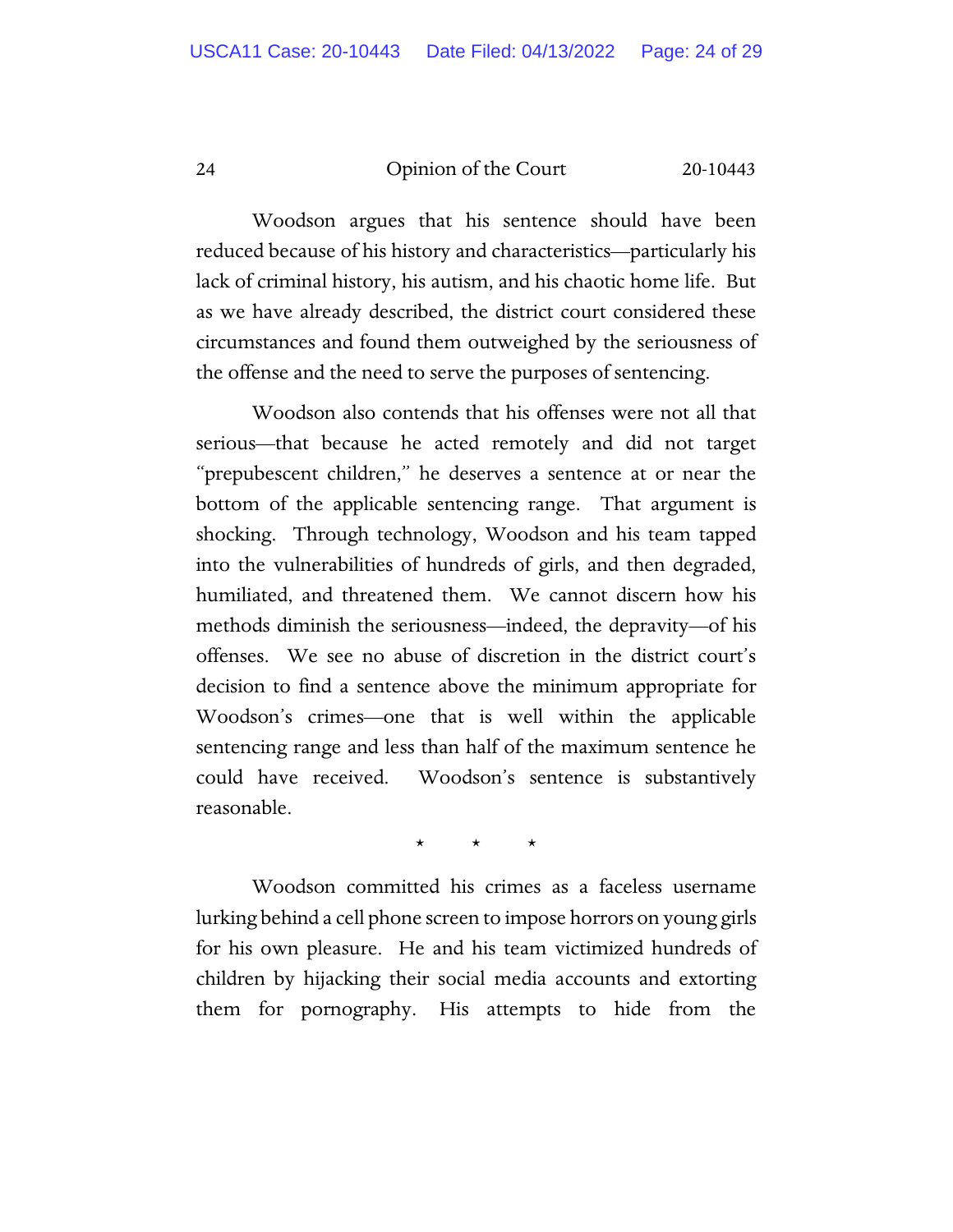consequences of his actions—by challenging both the admission of his confessions and the reasonableness of his sentence—fail. We AFFIRM Woodson's convictions and his sentence.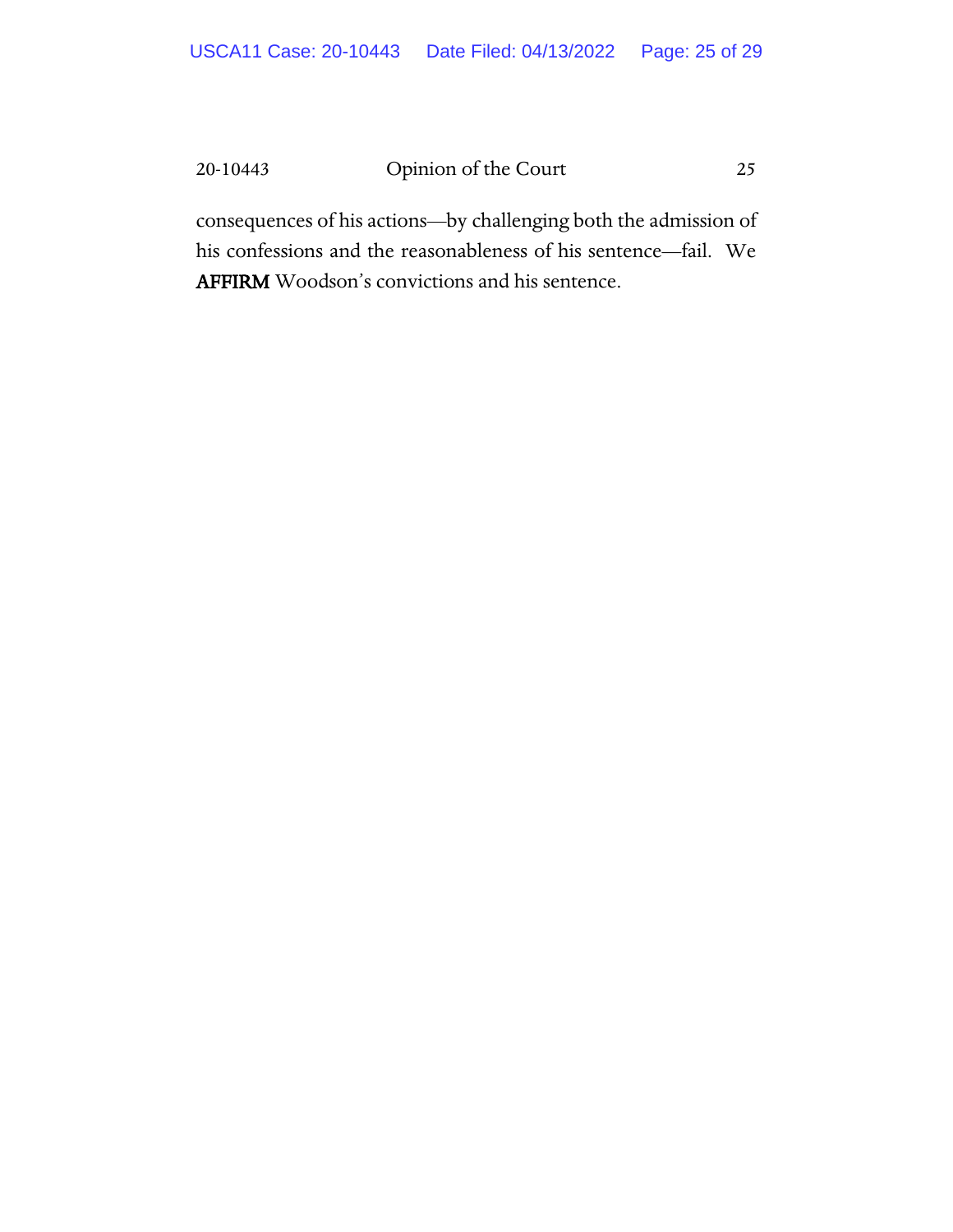#### 20-10443 BRASHER, J., Concurring 1

BRASHER, Circuit Judge, concurring in the judgment:

I concur in the Court's disposition of Woodson's appeal, but I write separately to explain that, in my view, the magistrate judge did not err in considering the testimony of Woodson's brother, Brandon, who was also questioned by the officers on the scene and testified that he felt free to terminate his interview.

A Miranda custody determination is an objective test based on the totality of the circumstances. To determine whether a person is in custody, "we look at the totality of the circumstances and ask whether 'a reasonable man in [the defendant's] position would feel a restraint on his freedom of movement to such extent that he would not feel free to leave.'" United States v. Deason, 965 F.3d 1252, 1259 (11th Cir. 2020) (quoting United States v. Brown, 441 F.3d 1330, 1347 (11th Cir. 2006)). Because the test is not subjective, we do not inquire into whether the specific officer intended to place a person in custody or whether the suspect subjectively felt like he or she was in custody: "the actual, subjective beliefs of the defendant and the interviewing officer on whether the defendant was free to leave are irrelevant." United States v. Moya, 74 F.3d 1117, 1119 (11th Cir. 1996).

Brandon, however, is neither the suspect nor the police; he is an innocent bystander who witnessed and experienced the suspect's interaction with the police. I believe the magistrate judge appropriately considered Brandon's testimony as part of the "totality of the circumstances." This is so for three reasons.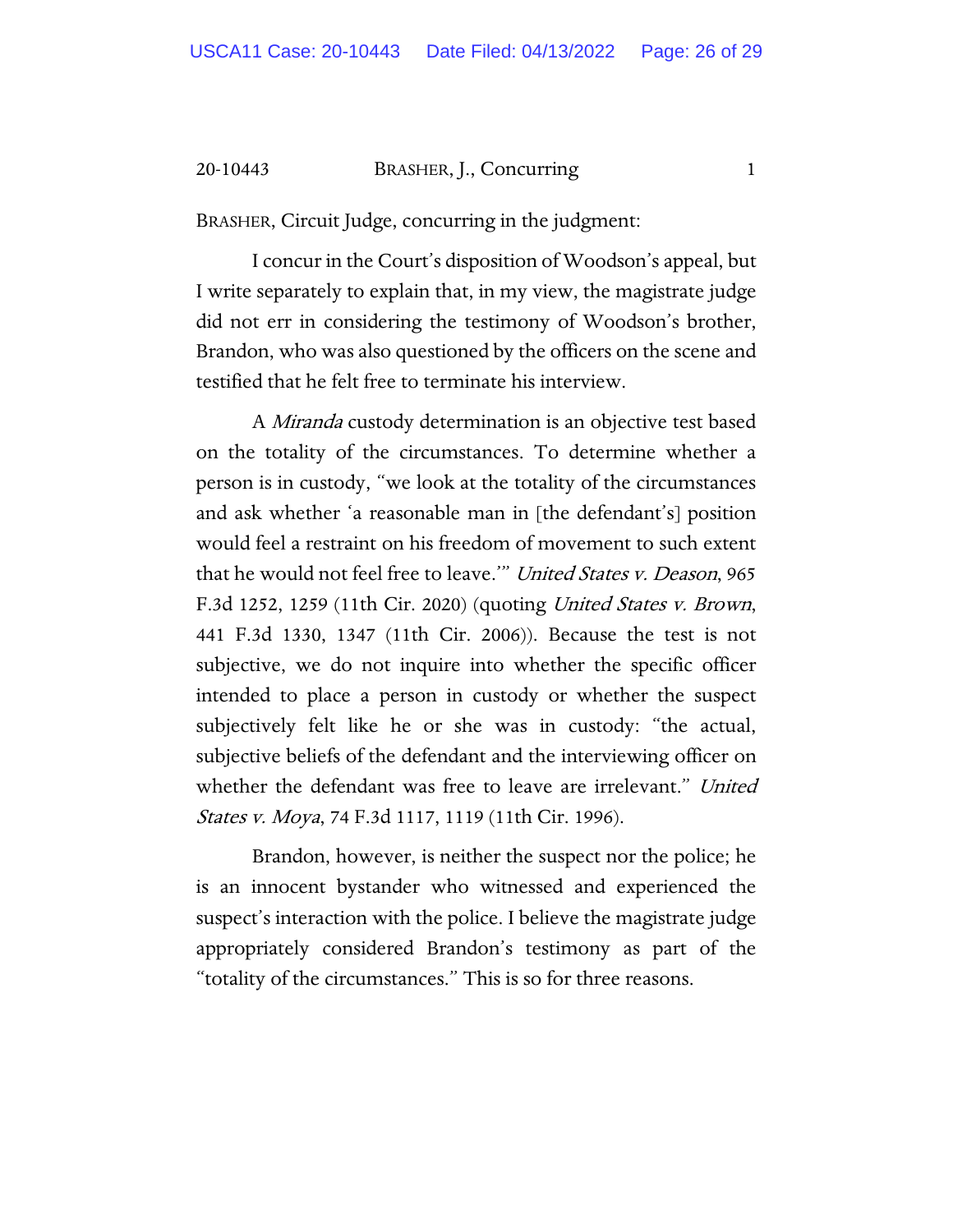#### 2 BRASHER, J., Concurring 20-10443

First, the Court's opinion does not cite, nor can I locate, any authority for the proposition that when an innocent third party testifies about his impression of the scene, a court may not consider that impression when making a custody determination. Instead, the only subjective impressions that are off-limits are those of the suspect and interviewing officers. See, e.g., Deason, 965 F.3d at 1259; Moya, 74 F.3d at 1119 (same); see also Berkemer v. McCarty, 468 U.S. 420, 442, (1984) (a "policeman's unarticulated plan has no bearing on the question whether a suspect was 'in custody' at a particular time"). So it seems that we revert to the default rule. Here, the legal question is whether a reasonable innocent person would have felt free to leave during the interaction with the police. In answering that question, we are required to consider the "totality of the circumstances." Brandon's first-hand experience in the situation is one of those circumstances. So it may be considered.

The Court's opinion cautions that an innocent third-party often won't be subject to the same pressures that the suspect would be, explaining that "[e]ven two interrogations conducted in the same location by the same officers can meaningfully differ." But that is no reason to declare this piece of evidence off-limits in its entirety. Courts must consider and weigh witnesses' impressions and opinions all the time. I see little difference between a witness like Brandon testifying about his impressions of the scene—that an officer's voice was loud, a room was cold, or a wait was long—and testifying that the officers did not make him feel like he was not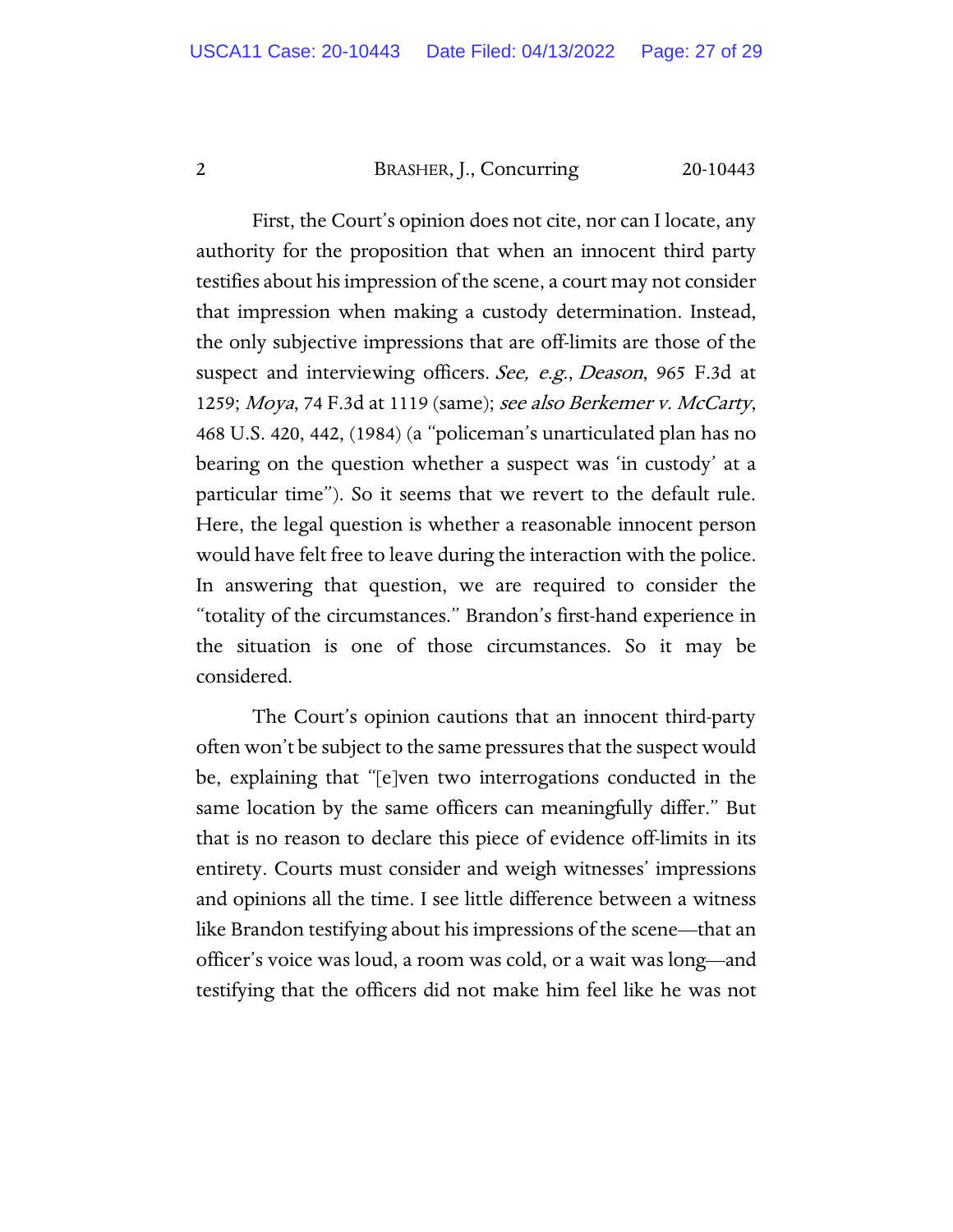20-10443 BRASHER, J., Concurring 3

free to leave. As with any other type of relevant evidence, district courts can decide how much weight to give it.

Second, weighing third-party testimony like Brandon's does not raise the same practical concerns as weighing testimony from the suspect or interviewing officers. Unlike an innocent third party, the suspect and the officers have obvious incentives to distort their impression of the scene. United States v. Phillips, 812 F.2d 1355, 1359–60 (11th Cir. 1987) (explaining that the Court adopted an "objective, reasonable man standard" because "unlike a subjective test, it is not solely dependent either on the selfserving declarations of the police officers or the defendant") (quoting Berkemer, 468 U.S. at 442 n.35). But Brandon is not a party in this case. Instead, he approximates the "reasonable innocent person" whose perspective we adopt in making a custody determination. Moya, 74 F.3d at 1119. Because he lacks the same incentive to distort his impression of the scene, his testimony does not present the same problems as the testimony of the officers or suspect.

Third, and finally, considering the sense impressions of third parties would not turn the *Miranda* custody test into an "opinion" survey" as the Court fears. That is because our precedent already limits the weight that may be properly assigned to third-party impressions by requiring us to consider the totality of the circumstances. In weighing the totality of the circumstances, thirdparty impressions *alone* would never control the Court's inquiry. United States v. Johnson, 921 F.3d 991, 998 (11th Cir. 2019) (In